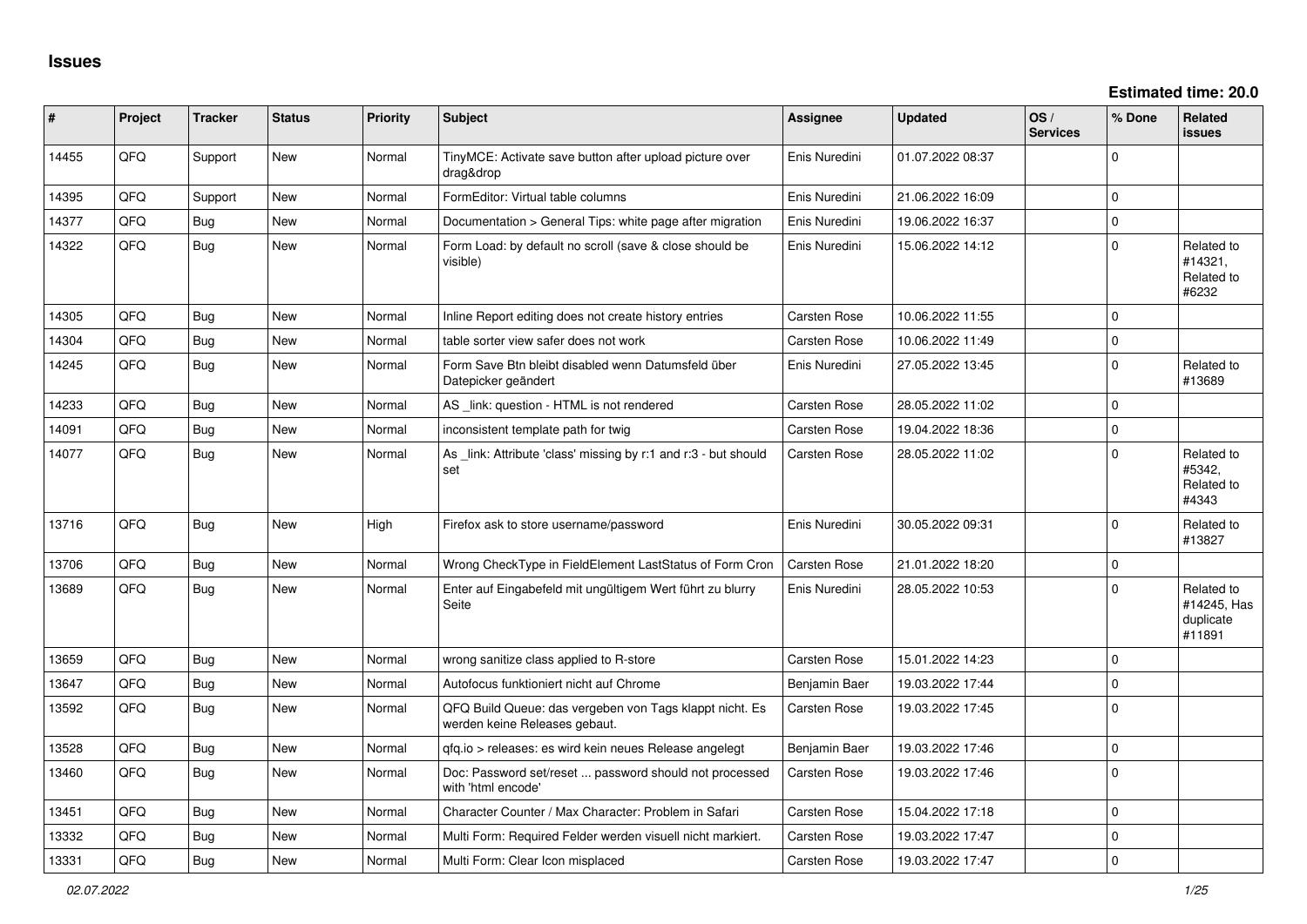| #     | Project | <b>Tracker</b> | <b>Status</b> | <b>Priority</b> | Subject                                                                                                                                             | Assignee            | <b>Updated</b>   | OS/<br><b>Services</b> | % Done      | Related<br><b>issues</b> |
|-------|---------|----------------|---------------|-----------------|-----------------------------------------------------------------------------------------------------------------------------------------------------|---------------------|------------------|------------------------|-------------|--------------------------|
| 12989 | QFQ     | Bug            | New           | Normal          | empty string does not trigger dynamic update                                                                                                        | Enis Nuredini       | 28.05.2022 11:09 |                        | $\Omega$    |                          |
| 12974 | QFQ     | Bug            | New           | High            | Sanitize Queries in Action-Elements                                                                                                                 | Carsten Rose        | 07.12.2021 17:19 |                        | $\mathbf 0$ |                          |
| 12716 | QFQ     | <b>Bug</b>     | New           | Normal          | template group: Pattern only applied to first instance                                                                                              | <b>Carsten Rose</b> | 19.03.2022 17:47 |                        | $\Omega$    |                          |
| 12714 | QFQ     | Bug            | New           | Normal          | Conversion of GIF to PDF broken when GIF contains Alpha.                                                                                            | <b>Carsten Rose</b> | 19.03.2022 17:49 |                        | $\mathbf 0$ |                          |
| 12702 | QFQ     | Bug            | New           | High            | templateGroup: broken in multiDb Setup                                                                                                              | Carsten Rose        | 14.12.2021 16:02 |                        | $\mathbf 0$ |                          |
| 12670 | QFQ     | Bug            | New           | High            | Dropdown-Menu classes können nicht mehr angegeben<br>werden                                                                                         | Carsten Rose        | 07.12.2021 17:19 |                        | $\Omega$    |                          |
| 12581 | QFQ     | <b>Bug</b>     | New           | Normal          | Form forward=close: Record 'new' in new browser tab ><br>save (& close) >> Form is not reloaded with new created<br>record id and stays in mode=new | <b>Carsten Rose</b> | 19.03.2022 17:48 |                        | $\Omega$    |                          |
| 12545 | QFQ     | Bug            | <b>New</b>    | Urgent          | sql.log not created / updated                                                                                                                       | <b>Carsten Rose</b> | 14.12.2021 16:02 |                        | $\Omega$    |                          |
| 12520 | QFQ     | Bug            | New           | Normal          | Switch FE User: still active even FE User session expired                                                                                           | <b>Carsten Rose</b> | 19.03.2022 17:48 |                        | $\mathbf 0$ |                          |
| 12513 | QFQ     | Bug            | New           | High            | Implement server side check of maxlength                                                                                                            | <b>Carsten Rose</b> | 07.12.2021 17:19 |                        | $\mathbf 0$ |                          |
| 12512 | QFQ     | Bug            | New           | Normal          | Some MySQL Installation can't use 'stored procedures'                                                                                               | Carsten Rose        | 19.03.2022 17:48 |                        | $\mathbf 0$ |                          |
| 12468 | QFQ     | Bug            | New           | Urgent          | Form: update Form.title after save                                                                                                                  | <b>Carsten Rose</b> | 03.05.2021 21:12 |                        | $\mathbf 0$ |                          |
| 12327 | QFQ     | <b>Bug</b>     | New           | Normal          | Copy to clipboard: Glyphicon can not be changed                                                                                                     | <b>Carsten Rose</b> | 27.12.2021 17:59 |                        | $\mathbf 0$ |                          |
| 12187 | QFQ     | Bug            | New           | Normal          | Trigger FormAsFile() via Report: probably problem with multi<br>DB setup                                                                            | Carsten Rose        | 20.03.2021 21:20 |                        | $\Omega$    |                          |
| 12133 | QFQ     | Bug            | New           | Normal          | NPM, phpSpreadSheet aktualisieren                                                                                                                   | <b>Carsten Rose</b> | 15.03.2021 09:04 |                        | $\mathbf 0$ |                          |
| 12066 | QFQ     | Bug            | New           | High            | enterAsSubmit: Forward wird nicht ausgeführt                                                                                                        | Enis Nuredini       | 29.05.2022 09:23 |                        | $\Omega$    |                          |
| 12045 | QFQ     | <b>Bug</b>     | New           | Normal          | templateGroup afterSave FE: Aufruf ohne<br>sqlHonorFormElements funktioniert nicht                                                                  | Carsten Rose        | 18.02.2021 16:33 |                        | $\Omega$    |                          |
| 12040 | QFQ     | Bug            | <b>New</b>    | Normal          | FE Mode 'hidden' für zwei FEs auf einer Zeile                                                                                                       | <b>Carsten Rose</b> | 18.02.2021 10:13 |                        | $\mathbf 0$ |                          |
| 11752 | QFQ     | <b>Bug</b>     | New           | Normal          | checkbox renders multiple input elements with same name                                                                                             | Carsten Rose        | 17.12.2020 14:58 |                        | $\Omega$    | Related to<br>#11750     |
| 11715 | QFQ     | Bug            | New           | Normal          | acceptZeroAsRequired and requiredOffButMark do not<br>coincide                                                                                      |                     | 08.12.2020 12:13 |                        | $\mathbf 0$ |                          |
| 11695 | QFQ     | Bug            | New           | Normal          | MultiForm required FE Error                                                                                                                         | <b>Carsten Rose</b> | 04.12.2020 13:34 |                        | $\mathbf 0$ |                          |
| 11668 | QFQ     | Bug            | New           | Normal          | Play function.sql - problem with mysql                                                                                                              | Carsten Rose        | 03.05.2021 20:48 |                        | $\mathbf 0$ |                          |
| 11667 | QFG     | Bug            | New           | Normal          | MySQL mariadb-server-10.3: Incorrect datetime value                                                                                                 | Carsten Rose        | 03.05.2021 20:48 |                        | $\mathbf 0$ |                          |
| 11522 | QFQ     | <b>Bug</b>     | New           | Normal          | Aus/Einblenden von Reitern                                                                                                                          |                     | 13.11.2020 14:58 |                        | $\mathbf 0$ |                          |
| 11239 | QFQ     | <b>Bug</b>     | New           | Normal          | Radiobutton (plain): horizontales Rendern abhängig vom<br>Datentyp in der Datenbank                                                                 | Carsten Rose        | 30.09.2020 18:37 |                        | $\mathbf 0$ |                          |
| 11237 | QFQ     | Bug            | New           | High            | Radiobutton / parameter.buttonClass= btn-default - kein dirty<br>Trigger                                                                            | Benjamin Baer       | 03.05.2021 21:12 |                        | $\pmb{0}$   | Related to<br>#10766     |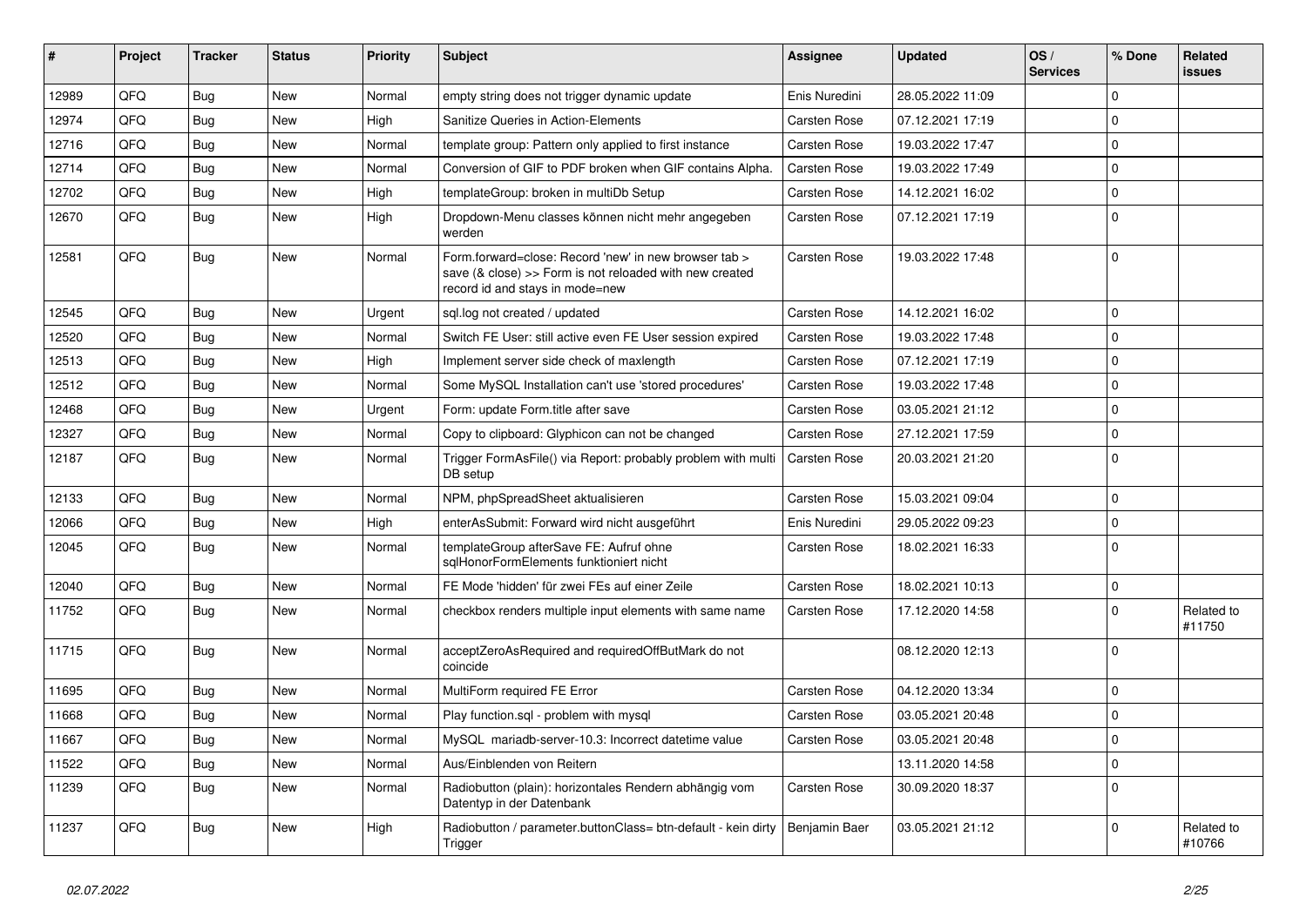| #     | Project | <b>Tracker</b> | <b>Status</b> | Priority | <b>Subject</b>                                                                  | Assignee            | <b>Updated</b>   | OS/<br><b>Services</b> | % Done      | Related<br>issues                                                    |
|-------|---------|----------------|---------------|----------|---------------------------------------------------------------------------------|---------------------|------------------|------------------------|-------------|----------------------------------------------------------------------|
| 11195 | QFQ     | <b>Bug</b>     | New           | Low      | Dynamic Update: Note not updated if new text is empty<br>(v20.4)                |                     | 25.09.2020 11:14 |                        | $\Omega$    |                                                                      |
| 11057 | QFQ     | Bug            | <b>New</b>    | High     | Checkboxes ohne span.checkmark im Report werden<br>ausgeblendet                 | Benjamin Baer       | 03.05.2021 21:12 |                        | $\Omega$    | Related to<br>#11039                                                 |
| 10937 | QFQ     | <b>Bug</b>     | New           | Normal   | Fehler mit abhängigen Select- Feldern beim Positionieren                        | <b>Carsten Rose</b> | 12.11.2020 23:45 |                        | $\Omega$    |                                                                      |
| 10890 | QFQ     | <b>Bug</b>     | New           | Normal   | AutoCron hangs                                                                  |                     | 20.07.2020 13:56 |                        | $\Omega$    |                                                                      |
| 10766 | QFQ     | <b>Bug</b>     | New           | High     | Radiobutton / parameter.buttonClass=btn-default: dynamic<br>update              |                     | 03.05.2021 21:12 |                        | $\Omega$    | Related to<br>#11237                                                 |
| 10759 | QFQ     | Bug            | New           | Normal   | emptyMeansNull - Feld falsch aktualisiert                                       |                     | 12.11.2020 23:45 |                        | $\Omega$    |                                                                      |
| 10704 | QFQ     | <b>Bug</b>     | New           | Normal   | wkhtml problem rendering fullCalendar.js / fabric.js >><br>successor: puppeteer | <b>Carsten Rose</b> | 12.11.2020 23:45 |                        | $\Omega$    | Related to<br>#5024,<br>Related to<br>#4650,<br>Related to<br>#10715 |
| 10658 | QFQ     | <b>Bug</b>     | New           | Normal   | processReadOnly broken                                                          | <b>Carsten Rose</b> | 27.05.2020 17:55 |                        | $\Omega$    |                                                                      |
| 10640 | QFQ     | Bug            | New           | High     | TypeAhead Tag: FE editierbar trotz readOnly                                     | Carsten Rose        | 03.05.2021 21:12 |                        | $\Omega$    | Related to<br>#7795                                                  |
| 10588 | QFQ     | <b>Bug</b>     | New           | Normal   | typeahed Tag: Doku anpassen                                                     | <b>Carsten Rose</b> | 12.11.2020 23:45 |                        | $\Omega$    |                                                                      |
| 10508 | QFQ     | <b>Bug</b>     | New           | High     | Multi Form broken on Multi DB Instance                                          | Carsten Rose        | 03.05.2021 21:12 |                        | $\Omega$    |                                                                      |
| 10506 | QFQ     | Bug            | New           | High     | Template Group broken on MultiDB instance                                       | Carsten Rose        | 03.05.2021 21:12 |                        | $\Omega$    | Related to<br>#10505                                                 |
| 10324 | QFQ     | Bug            | New           | Normal   | Excel Export mit Template funktioniert nur, wenn Template<br>vor uid kommt      |                     | 30.03.2020 11:20 |                        | $\Omega$    | Related to<br>#10257                                                 |
| 10322 | QFQ     | Bug            | <b>New</b>    | Normal   | FormElement / Radio: missing column 'enum' >> FE not<br>reported                | Carsten Rose        | 07.05.2020 09:37 |                        | $\Omega$    |                                                                      |
| 10082 | QFQ     | <b>Bug</b>     | New           | Normal   | FE.type=SELECT - 'sanatize' Class                                               | Carsten Rose        | 07.05.2020 09:36 |                        | $\Omega$    | Related to<br>#10081                                                 |
| 10081 | QFQ     | <b>Bug</b>     | New           | High     | Stale record lock after 'forbidden' character                                   | Carsten Rose        | 03.05.2021 21:12 |                        | $\Omega$    | Related to<br>#10082,<br>Related to<br>#9789                         |
| 9855  | QFQ     | Bug            | New           | Normal   | <b>Required Check</b>                                                           |                     | 01.02.2020 15:56 |                        | 0           |                                                                      |
| 9783  | QFQ     | <b>Bug</b>     | New           | Normal   | Email with special characters                                                   | Carsten Rose        | 01.02.2020 23:22 |                        | 0           |                                                                      |
| 9773  | QFQ     | Bug            | New           | Normal   | form.parameter.formModeGlobal=requiredOff                                       | Carsten Rose        | 01.02.2020 15:56 |                        | 0           |                                                                      |
| 9533  | QFQ     | <b>Bug</b>     | New           | Normal   | FE.type=upload: Check in 'beforeSave' if upload is given                        | Carsten Rose        | 01.02.2020 23:22 |                        | $\mathbf 0$ | Related to<br>#11523                                                 |
| 9531  | QFQ     | <b>Bug</b>     | New           | High     | FE File: Dynamic Update / modeSql / required detected even<br>it not set        | Carsten Rose        | 11.06.2021 20:32 |                        | $\mathbf 0$ | Related to<br>#12398                                                 |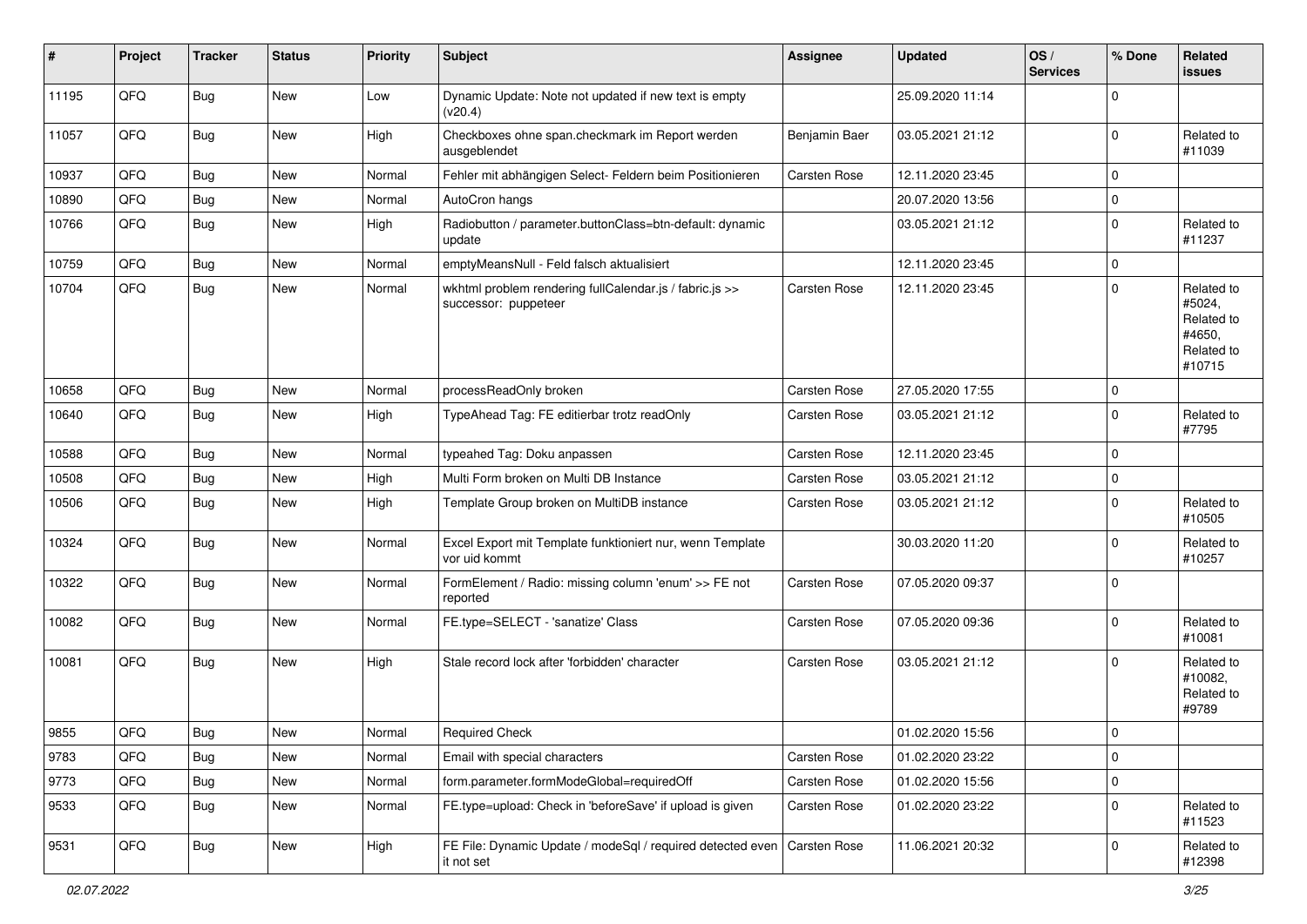| #    | Project | <b>Tracker</b> | <b>Status</b> | <b>Priority</b> | <b>Subject</b>                                                                                        | <b>Assignee</b> | <b>Updated</b>   | OS/<br><b>Services</b> | % Done    | Related<br><b>issues</b>                     |
|------|---------|----------------|---------------|-----------------|-------------------------------------------------------------------------------------------------------|-----------------|------------------|------------------------|-----------|----------------------------------------------|
| 9347 | QFQ     | Bug            | New           | High            | FE.type=upload with dynamic show/hidden: required not<br>detected                                     | Carsten Rose    | 12.06.2021 10:40 |                        | $\Omega$  | Related to<br>#5305,<br>Related to<br>#12398 |
| 9317 | QFQ     | Bug            | New           | Normal          | FE.type=note: with dynamic show/hidden an empty label<br>causes trouble                               | Carsten Rose    | 01.02.2020 23:22 |                        | $\Omega$  |                                              |
| 9275 | QFQ     | Bug            | New           | Normal          | autcron: t3 page, which takes to long to respond, is not<br>reported properly                         | Carsten Rose    | 01.02.2020 23:22 |                        | 100       |                                              |
| 9177 | QFQ     | Bug            | New           | Normal          | Bug? QFQ tries to save an action FE, which has real<br>existing column name                           | Carsten Rose    | 01.02.2020 23:22 |                        | $\Omega$  |                                              |
| 9127 | QFQ     | Bug            | New           | Normal          | Error Message: change 'roll over' color - text not readable                                           | Carsten Rose    | 01.02.2020 23:22 |                        | $\Omega$  |                                              |
| 9077 | QFQ     | Bug            | New           | Normal          | typeAheadSql: report broken SQL                                                                       | Carsten Rose    | 29.06.2022 22:35 |                        | $\Omega$  | Related to<br>#4018                          |
| 9013 | QFQ     | Bug            | New           | Normal          | Error in Twig template not handled                                                                    | Carsten Rose    | 20.10.2021 13:43 |                        | $\Omega$  |                                              |
| 8891 | QFQ     | Bug            | <b>New</b>    | High            | formSubmitLog: do not log passwords                                                                   | Enis Nuredini   | 25.03.2022 09:06 |                        | $\Omega$  |                                              |
| 8668 | QFQ     | Bug            | New           | High            | Pill disabled: dyamic mode 'hidden' not respected - FE is still<br>required                           | Carsten Rose    | 03.05.2021 21:14 |                        | $\Omega$  |                                              |
| 8431 | QFQ     | Bug            | New           | High            | autocron.php with wrong path                                                                          | Carsten Rose    | 03.05.2021 21:14 |                        | 0         |                                              |
| 8083 | QFQ     | Bug            | <b>New</b>    | High            | FormEditor: primary table list does not respect<br>'indexDb={{indexData:Y}}'                          | Carsten Rose    | 03.05.2021 21:14 |                        | $\Omega$  | Has duplicate<br>#6678                       |
| 8049 | QFQ     | Bug            | <b>New</b>    | Normal          | FE.type=note, column 'value': text moves some pixel to top<br>after save                              | Carsten Rose    | 01.02.2020 23:22 |                        | $\Omega$  |                                              |
| 7899 | QFQ     | Bug            | New           | High            | Fe.type=password / retype / required: always complain about<br>missing value                          | Carsten Rose    | 03.05.2021 21:14 |                        | $\Omega$  |                                              |
| 7890 | QFQ     | Bug            | <b>New</b>    | Normal          | FormElement 'required': extraButtonInfo not aligned                                                   | Carsten Rose    | 11.06.2021 21:17 |                        | $\Omega$  | Related to<br>#11517                         |
| 7795 | QFQ     | Bug            | <b>New</b>    | Normal          | Readonly Form: Typeahead-Felder                                                                       | Carsten Rose    | 01.02.2020 23:22 |                        | $\Omega$  | Related to<br>#10640                         |
| 7685 | QFQ     | Bug            | New           | Normal          | Open FormElement from QFQ error message and save<br>modified record: error about missing {{formId:F}} | Carsten Rose    | 01.02.2020 23:22 |                        | $\Omega$  |                                              |
| 7650 | QFQ     | <b>Bug</b>     | <b>New</b>    | High            | Optional do not show 'required' sign on FormElement                                                   | Carsten Rose    | 03.05.2021 21:14 |                        | $\Omega$  |                                              |
| 7574 | QFQ     | Bug            | <b>New</b>    | Normal          | Substitute error: form element not reported / dont parse<br>Form.note                                 | Carsten Rose    | 01.02.2020 23:21 |                        | 0         |                                              |
| 7547 | QFQ     | Bug            | New           | Normal          | Error Message in afterSave: wrong parameter column<br>reported                                        | Carsten Rose    | 01.02.2020 23:22 |                        | $\Omega$  |                                              |
| 7524 | QFQ     | <b>Bug</b>     | <b>New</b>    | Normal          | QFQ throws a 'General Error' if 'fileadmin/protected/log/' is<br>not writeable                        | Carsten Rose    | 01.02.2020 23:22 |                        | 0         |                                              |
| 7513 | QFQ     | <b>Bug</b>     | New           | Normal          | Radios not correct aligned                                                                            | Carsten Rose    | 01.02.2020 23:22 |                        | $\pmb{0}$ |                                              |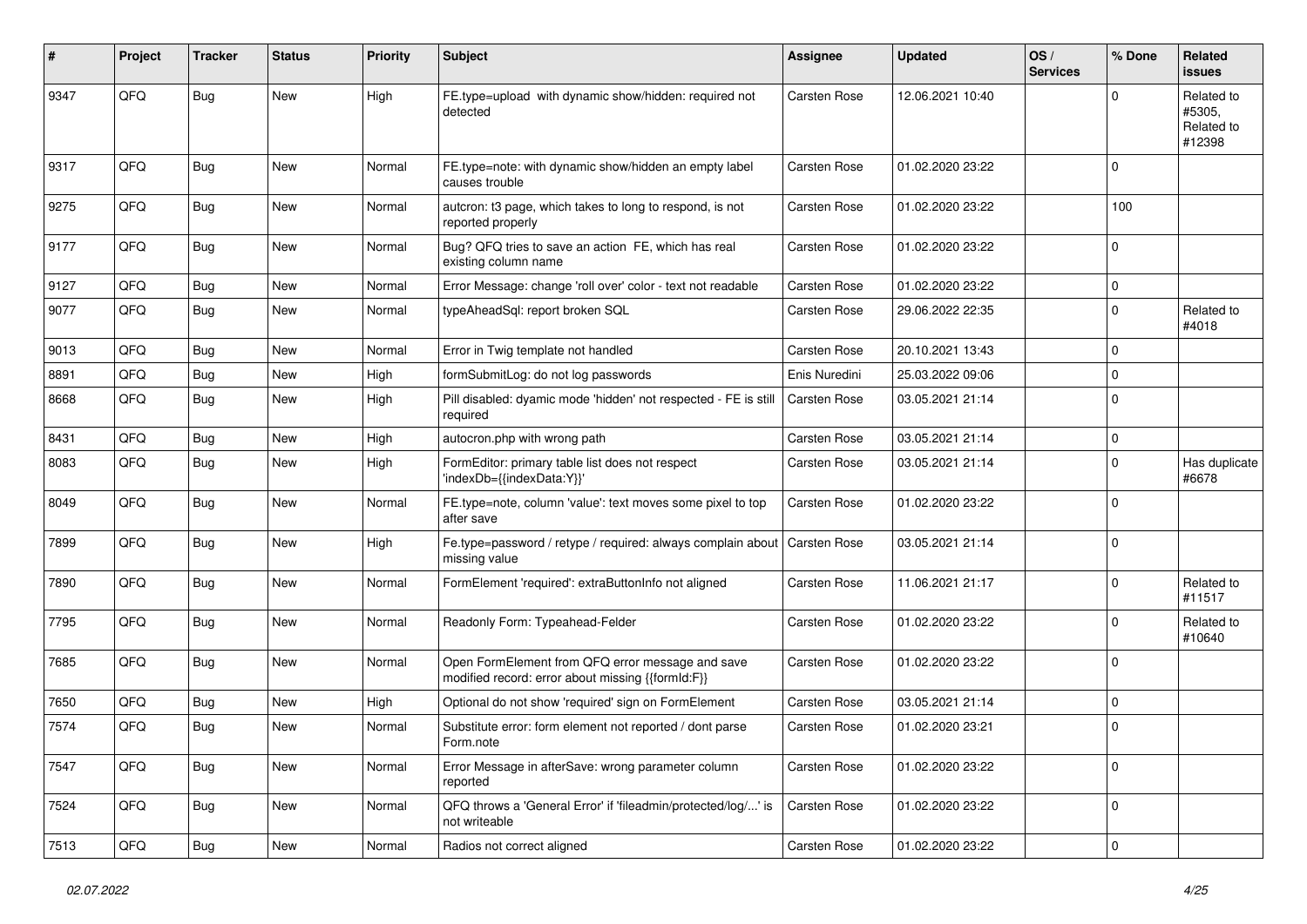| #     | Project | <b>Tracker</b> | <b>Status</b> | <b>Priority</b> | <b>Subject</b>                                                                                                   | <b>Assignee</b>     | <b>Updated</b>   | OS/<br><b>Services</b> | % Done      | Related<br><b>issues</b>                                               |
|-------|---------|----------------|---------------|-----------------|------------------------------------------------------------------------------------------------------------------|---------------------|------------------|------------------------|-------------|------------------------------------------------------------------------|
| 7512  | QFQ     | Bug            | New           | Normal          | FE: inputType=number >> 'pattern' is not respected                                                               | Carsten Rose        | 01.02.2020 23:22 |                        | $\Omega$    |                                                                        |
| 7261  | QFQ     | Bug            | New           | Normal          | Report pathFilename for user without path, only the filename                                                     | <b>Carsten Rose</b> | 01.02.2020 23:21 |                        | $\Omega$    |                                                                        |
| 7219  | QFQ     | <b>Bug</b>     | New           | Normal          | typeSheadSgl / typeAheadSglPrefetch: change to curly<br>braces                                                   | Carsten Rose        | 01.02.2020 23:21 |                        | $\Omega$    |                                                                        |
| 7014  | QFQ     | Bug            | <b>New</b>    | Normal          | Sending invalid emails succeeds when<br>debug.redirectAllMailTo is set                                           | <b>Carsten Rose</b> | 01.02.2020 23:21 |                        | $\Omega$    |                                                                        |
| 7002  | QFQ     | <b>Bug</b>     | <b>New</b>    | Normal          | Dynamic Update: row does not disappear / appear                                                                  | <b>Carsten Rose</b> | 01.02.2020 23:22 |                        | $\Omega$    |                                                                        |
| 6912  | QFQ     | <b>Bug</b>     | <b>New</b>    | Normal          | error Message Var 'deadline' already set in SIP - in Form<br>with FE.value={{deadline:R:::{{deadlinePeriod:Y}}}} | Carsten Rose        | 01.02.2020 23:21 |                        | $\Omega$    |                                                                        |
| 6677  | QFQ     | <b>Bug</b>     | <b>New</b>    | Normal          | Error message FE Action Element: no/wrong FE reference<br>who cause the problem.                                 | Carsten Rose        | 01.02.2020 23:21 |                        | $\Omega$    |                                                                        |
| 6483  | QFQ     | Bug            | <b>New</b>    | Normal          | R Store funktioniert nicht bei 'Report Notation' im FE                                                           | <b>Carsten Rose</b> | 01.02.2020 23:21 |                        | $\Omega$    |                                                                        |
| 6462  | QFQ     | <b>Bug</b>     | <b>New</b>    | Normal          | File Upload: Nutzlose Fehlermeldung wenn Datei zu gross                                                          | Carsten Rose        | 01.02.2020 23:21 |                        | $\Omega$    | Related to<br>#6139                                                    |
| 5576  | QFQ     | Bug            | New           | Normal          | Using MySQL 'DROP' requires privilege - wich is not really<br>necessary.                                         | <b>Carsten Rose</b> | 01.02.2020 23:21 |                        | $\Omega$    |                                                                        |
| 5559  | QFQ     | <b>Bug</b>     | <b>New</b>    | Normal          | FE.type = Upload: 'accept' might contain variables                                                               | <b>Carsten Rose</b> | 11.05.2020 21:23 |                        | $\mathbf 0$ |                                                                        |
| 5459  | QFQ     | Bug            | <b>New</b>    | High            | Multi DB: spread system tables between 'QFQ' and<br>'Data'-DB                                                    | Carsten Rose        | 03.05.2021 21:14 |                        | $\Omega$    | Related to<br>#4720                                                    |
| 5305  | QFQ     | Bug            | New           | Normal          | Upload FormElement: nicht disabled by readonly Form                                                              | <b>Carsten Rose</b> | 16.06.2021 13:43 |                        | $\Omega$    | Related to<br>#9347,<br>Related to<br>#9834                            |
| 5221  | QFQ     | <b>Bug</b>     | <b>New</b>    | High            | Download Dialog: Bleibt stehen in FF wenn Datei<br>automatisch gespeichert wird.                                 | Carsten Rose        | 03.05.2021 21:14 |                        | $\Omega$    |                                                                        |
| 4756  | QFQ     | Bug            | <b>New</b>    | Normal          | Form dirty even nothing changes                                                                                  | <b>Carsten Rose</b> | 11.12.2019 16:16 |                        | 0           |                                                                        |
| 3547  | QFQ     | Bug            | New           | Normal          | FE of type 'note' causes writing of empty fields.                                                                | Carsten Rose        | 01.02.2020 23:21 |                        | $\Omega$    |                                                                        |
| 14376 | QFQ     | Feature        | New           | Normal          | QFQ Bootstrap: if missing, create stored procedures                                                              | Enis Nuredini       | 19.06.2022 16:37 |                        | $\Omega$    |                                                                        |
| 14227 | QFQ     | Feature        | New           | Normal          | Selenium Konkurrenz: cypress.io                                                                                  | Enis Nuredini       | 28.05.2022 11:02 |                        | $\Omega$    |                                                                        |
| 14187 | QFQ     | Feature        | New           | High            | qfq.log: show current URL                                                                                        | <b>Carsten Rose</b> | 28.05.2022 11:02 |                        | $\Omega$    | Related to<br>#13933,<br>Related to<br>#12532,<br>Related to<br>#11893 |
| 14185 | QFQ     | Feature        | New           | Normal          | External/Autocron.php - better suitable directory                                                                | Support: System     | 28.05.2022 11:03 |                        | 0           |                                                                        |
| 14090 | QFQ     | Feature        | <b>New</b>    | Normal          | Nützliche _script funktionen                                                                                     | Carsten Rose        | 28.05.2022 11:03 |                        | 0           |                                                                        |
| 14028 | QFQ     | Feature        | New           | Normal          | Required notification: visual nicer                                                                              | Enis Nuredini       | 28.05.2022 11:01 |                        | $\mathbf 0$ |                                                                        |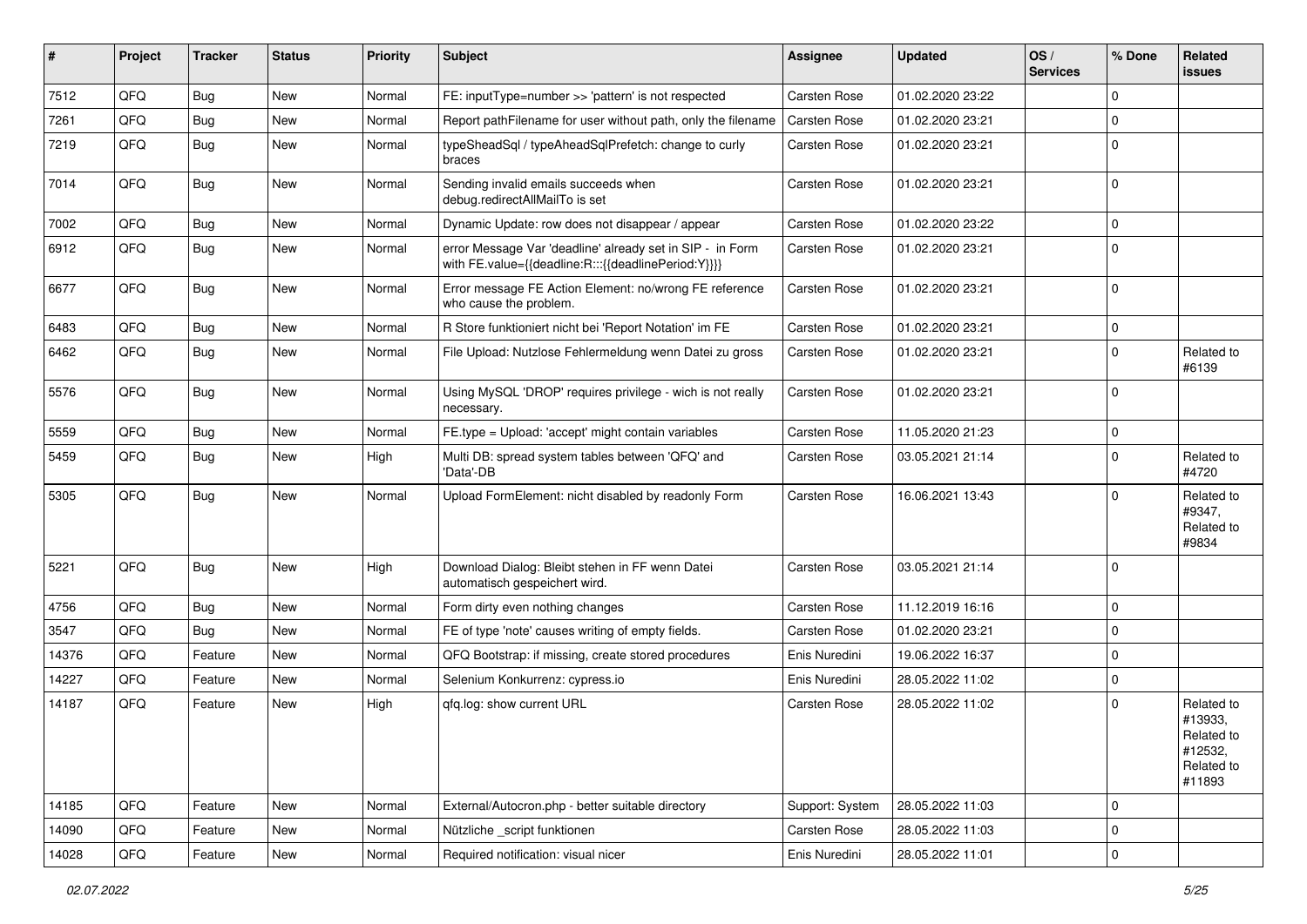| #     | Project | <b>Tracker</b> | <b>Status</b> | <b>Priority</b> | <b>Subject</b>                                                                                                                        | Assignee               | <b>Updated</b>   | OS/<br><b>Services</b> | % Done      | Related<br><b>issues</b>                                              |
|-------|---------|----------------|---------------|-----------------|---------------------------------------------------------------------------------------------------------------------------------------|------------------------|------------------|------------------------|-------------|-----------------------------------------------------------------------|
| 13945 | QFQ     | Feature        | New           | Normal          | As _link: content before/after link                                                                                                   | Enis Nuredini          | 28.05.2022 11:01 |                        | $\Omega$    | Related to<br>#12262                                                  |
| 13843 | QFQ     | Feature        | <b>New</b>    | Normal          | Create JWT via QFQ                                                                                                                    | <b>Carsten Rose</b>    | 19.03.2022 17:42 |                        | 0           |                                                                       |
| 13841 | QFQ     | Feature        | <b>New</b>    | Normal          | Create PDF via iText - evaluate                                                                                                       | <b>Carsten Rose</b>    | 19.03.2022 17:42 |                        | $\mathbf 0$ |                                                                       |
| 13757 | QFQ     | Feature        | New           | High            | QR / Bar-Code Plugin                                                                                                                  | Enis Nuredini          | 19.03.2022 17:43 |                        | $\mathbf 0$ |                                                                       |
| 13700 | QFQ     | Feature        | <b>New</b>    | Normal          | Redesign qfq.io Seite                                                                                                                 | <b>Carsten Rose</b>    | 19.03.2022 17:43 |                        | $\mathbf 0$ |                                                                       |
| 13609 | QFQ     | Feature        | New           | Normal          | QFQ Introduction: Seite aufloesen                                                                                                     | Philipp<br>Gröbelbauer | 28.05.2022 11:02 |                        | 0           |                                                                       |
| 13467 | QFQ     | Feature        | New           | Normal          | ChangeLog Generator                                                                                                                   | <b>Carsten Rose</b>    | 19.03.2022 17:46 |                        | $\mathbf 0$ | Related to<br>#11460                                                  |
| 13354 | QFQ     | Feature        | <b>New</b>    | Normal          | Using Websocket in QFQ                                                                                                                | Carsten Rose           | 10.11.2021 15:47 |                        | $\Omega$    |                                                                       |
| 12679 | QFQ     | Feature        | <b>New</b>    | Normal          | tablesorter: custom column width                                                                                                      | <b>Carsten Rose</b>    | 16.06.2021 11:10 |                        | $\mathbf 0$ |                                                                       |
| 12664 | QFQ     | Feature        | New           | Normal          | TinyMCE: report/remove malicous HTML/JS Code                                                                                          | <b>Carsten Rose</b>    | 19.03.2022 17:47 |                        | 0           | Related to<br>#14320                                                  |
| 12632 | QFQ     | Feature        | New           | Normal          | TinyMCE: Prepare CSS classes for images                                                                                               | <b>Carsten Rose</b>    | 04.06.2021 14:35 |                        | 100         | Blocked by<br>#12186                                                  |
| 12603 | QFQ     | Feature        | <b>New</b>    | Normal          | Dropdown (Select), Radio, checkbox:<br>itemListAlways={{!SELECT key, value}}                                                          | Carsten Rose           | 19.03.2022 17:47 |                        | $\mathbf 0$ |                                                                       |
| 12556 | QFQ     | Feature        | <b>New</b>    | Normal          | Pills Title: colored = static or dynamic on allrequiredgiven                                                                          | Benjamin Baer          | 19.03.2022 17:49 |                        | $\mathbf 0$ |                                                                       |
| 12544 | QFQ     | Feature        | New           | High            | a) ' AS _link' new also as ' AS _format', b) sortierung via<br>'display: none;', c) '_format' benoeitgt nicht zwingend<br>u/U/p/m/z/d | <b>Carsten Rose</b>    | 14.12.2021 16:03 |                        | $\mathbf 0$ |                                                                       |
| 12532 | QFQ     | Feature        | <b>New</b>    | High            | SIP-Parameter bei Seitenaufruf in Browser-Console<br>anzeigen                                                                         | <b>Carsten Rose</b>    | 07.12.2021 17:19 |                        | $\Omega$    | Related to<br>#11893.<br>Related to<br>#14187                         |
| 12490 | QFQ     | Feature        | New           | Normal          | Loading Plugins in QFQ - see what tinymce does. (lazy<br>loading)                                                                     | Benjamin Baer          | 08.06.2022 10:37 |                        | $\Omega$    | Related to<br>#12611,<br>Related to<br>#10013,<br>Related to<br>#7732 |
| 12480 | QFQ     | Feature        | <b>New</b>    | Normal          | If QFQ upgrade is running, block further request                                                                                      | <b>Carsten Rose</b>    | 03.05.2021 20:45 |                        | 0           |                                                                       |
| 12477 | QFQ     | Feature        | New           | Normal          | Support for refactoring: Form, FormElement, diverse<br>Tabellen/Spalten, tt-content Records                                           | Carsten Rose           | 03.05.2021 20:45 |                        | $\mathbf 0$ |                                                                       |
| 12476 | QFQ     | Feature        | New           | Normal          | clearMe: a) should trigger 'dirty', b) sticky on textarea resize                                                                      | Benjamin Baer          | 04.01.2022 08:40 |                        | $\mathbf 0$ | Related to<br>#9528                                                   |
| 12474 | QFQ     | Feature        | New           | Normal          | Check BaseConfigURL if it is given and the the last char is '/'                                                                       | Carsten Rose           | 03.05.2021 20:45 |                        | 0           |                                                                       |
| 12465 | QFG     | Feature        | New           | Normal          | QFQ Function: use in FE to fill StoreRecord                                                                                           | Carsten Rose           | 05.05.2021 21:58 |                        | $\mathbf 0$ |                                                                       |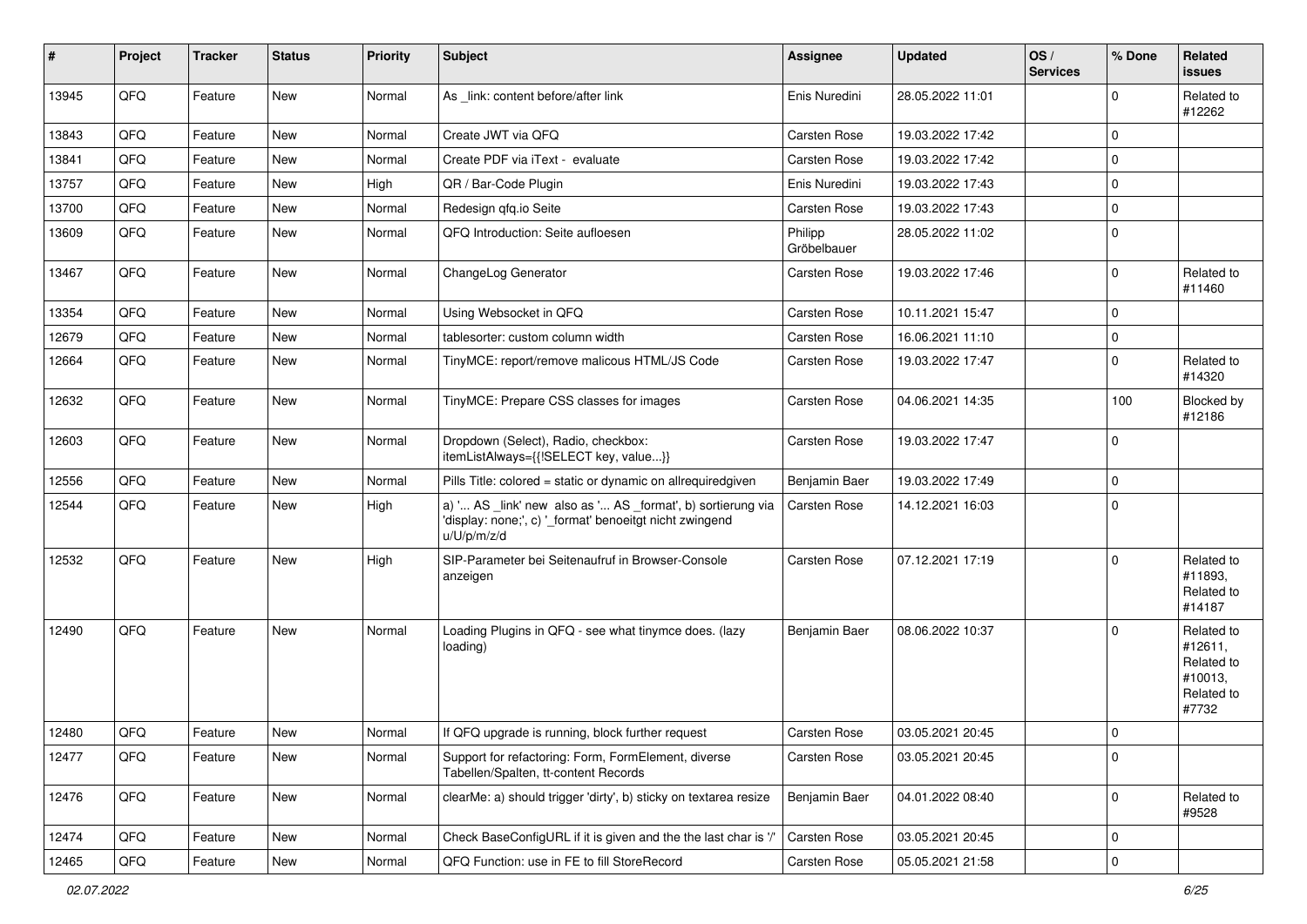| ∦     | Project | <b>Tracker</b> | <b>Status</b> | <b>Priority</b> | <b>Subject</b>                                                                                                 | <b>Assignee</b>                                        | <b>Updated</b>   | OS/<br><b>Services</b> | % Done      | <b>Related</b><br><b>issues</b>               |                      |
|-------|---------|----------------|---------------|-----------------|----------------------------------------------------------------------------------------------------------------|--------------------------------------------------------|------------------|------------------------|-------------|-----------------------------------------------|----------------------|
| 12413 | QFQ     | Feature        | <b>New</b>    | Normal          | STORE_TYPO3: enhance for {{be_users.email:T}},<br>{{fe users.email:T}}                                         | Carsten Rose                                           | 03.05.2021 20:45 |                        | $\Omega$    | Related to<br>#12412.<br>Related to<br>#10012 |                      |
| 12412 | QFQ     | Feature        | <b>New</b>    | Normal          | Action/Escape qualifier 'e' (empty), '0': if given, an empty<br>string (or '0') will be treated as 'not found' | Carsten Rose                                           | 08.05.2021 09:40 |                        | $\Omega$    | Related to<br>#12413,<br>Related to<br>#10012 |                      |
| 12400 | QFQ     | Feature        | New           | Normal          | Tutorial ist in QFQ Doku, Wird in der Suche gefunden, es<br>gibt aber kein Menupunkt - Inhalt ueberpruefen     | Carsten Rose                                           | 03.05.2021 20:45 |                        | $\Omega$    |                                               |                      |
| 12330 | QFQ     | Feature        | <b>New</b>    | Normal          | Copy to input field / text area / TinyMCE                                                                      | Carsten Rose                                           | 07.04.2021 09:01 |                        | $\mathbf 0$ |                                               |                      |
| 12269 | QFQ     | Feature        | New           | Normal          | 2FA - Login                                                                                                    | Carsten Rose                                           | 03.05.2021 20:45 |                        | $\mathbf 0$ |                                               |                      |
| 12186 | QFQ     | Feature        | <b>New</b>    | High            | TinyMCE Config für Objekte                                                                                     | Carsten Rose                                           | 07.12.2021 17:19 |                        | $\Omega$    | <b>Blocks</b><br>#12632                       |                      |
| 12163 | QFQ     | Feature        | <b>New</b>    | Normal          | Checkbox: table wrap                                                                                           | Carsten Rose                                           | 03.05.2021 20:51 |                        | $\Omega$    |                                               |                      |
| 12162 | QFQ     | Feature        | New           | Normal          | FE.type=sendmail: personalized mailing (several mails) via<br>template                                         | Carsten Rose                                           | 03.05.2021 20:45 |                        | $\Omega$    |                                               |                      |
| 12156 | QFQ     | Feature        | New           | Normal          | Form: Optional disable 'leave page'                                                                            |                                                        | 03.05.2021 20:45 |                        | $\mathbf 0$ |                                               |                      |
| 12146 | QFQ     | Feature        | New           | Normal          | Autocron Job: Anzeigen wann der naechste Job ausgefuehrt<br>wird, resp das er nicht ausgefuehrt wird           | Carsten Rose                                           | 15.03.2021 15:23 |                        | $\mathbf 0$ |                                               |                      |
| 12135 | QFQ     | Feature        | New           | Normal          | Subrecord: Notiz                                                                                               |                                                        | 24.04.2021 16:58 |                        | $\Omega$    |                                               |                      |
| 12119 | QFQ     | Feature        | New           | Normal          | AS paged: error message missing if there ist no 'r' argument.                                                  | Carsten Rose                                           | 03.05.2021 20:51 |                        | 0           |                                               |                      |
| 12109 | QFQ     | Feature        | <b>New</b>    | Normal          | Donwload Link: Plain, SIP, Persistent Link, Peristent SIP -<br>new notation                                    | Carsten Rose                                           | 03.05.2021 20:45 |                        | $\Omega$    | Related to<br>#12085                          |                      |
| 12039 | QFQ     | Feature        | New           | Normal          | Missing htmlSpecialChar() in pre processing on form submit                                                     |                                                        | 18.02.2021 00:09 |                        | $\mathbf 0$ | Related to<br>#14320                          |                      |
| 12038 | QFQ     | Feature        | <b>New</b>    | Normal          | a) STORE_VAR: filenameOnlyStripUniq, b) SP:<br>QSTRIPUNIQ()                                                    |                                                        | 17.02.2021 23:55 |                        | 0           |                                               |                      |
| 12024 | QFQ     | Feature        | New           | Normal          | Excel Export: text columns by default decode<br>htmlspeciachar()                                               | Carsten Rose                                           | 17.02.2021 23:55 |                        | $\Omega$    | Related to<br>#12022                          |                      |
| 12023 | QFQ     | Feature        | New           | Normal          | MySQL Stored Precdure: QDECODESPECIALCHAR()                                                                    | Carsten Rose                                           | 16.02.2021 11:16 |                        | $\Omega$    | Related to<br>#12022                          |                      |
| 11955 | QFQ     | Feature        | New           | Normal          | subrecord: new title option to set <th> attributes - e.g. to<br/>customize tablesorter options.</th>           | attributes - e.g. to<br>customize tablesorter options. | Carsten Rose     | 03.05.2021 20:47       |             | 0                                             | Related to<br>#11775 |
| 11893 | QFQ     | Feature        | New           | High            | Broken SIP: a) only report one time, b) only report in main<br>column                                          | Carsten Rose                                           | 12.05.2021 12:13 |                        | $\Omega$    | Related to<br>#12532,<br>Related to<br>#14187 |                      |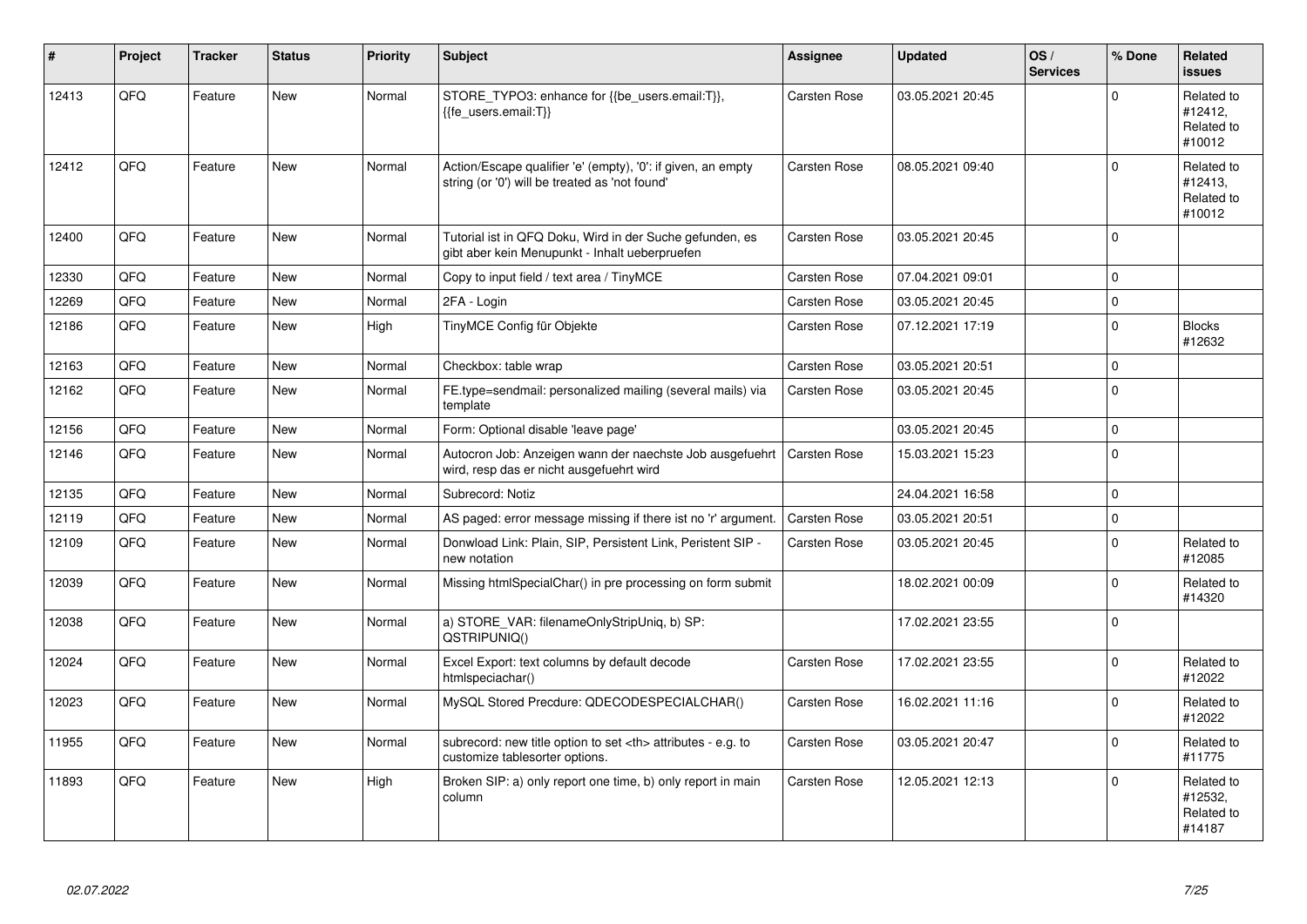| ∦     | Project | <b>Tracker</b> | <b>Status</b> | <b>Priority</b> | Subject                                                                               | Assignee            | <b>Updated</b>   | OS/<br><b>Services</b> | % Done      | Related<br>issues                            |
|-------|---------|----------------|---------------|-----------------|---------------------------------------------------------------------------------------|---------------------|------------------|------------------------|-------------|----------------------------------------------|
| 11892 | QFQ     | Feature        | <b>New</b>    | Normal          | tablesorter: columns with links are hard to order - new<br>qualifier 'Y: <ord>'</ord> | Enis Nuredini       | 23.03.2022 09:22 |                        | $\Omega$    |                                              |
| 11850 | QFQ     | Feature        | <b>New</b>    | Urgent          | Wizard Form: basierend auf einer Tabelle eine Form<br>anlegen.                        |                     | 03.05.2021 21:12 |                        | 0           | <b>Blocked by</b><br>#8082                   |
| 11775 | QFQ     | Feature        | <b>New</b>    | Normal          | Subrecord Tooltip pro Feld                                                            | Carsten Rose        | 18.12.2020 15:22 |                        | $\Omega$    | Related to<br>#11955                         |
| 11747 | QFQ     | Feature        | <b>New</b>    | Normal          | Maintenance Page with Redirect                                                        | Carsten Rose        | 03.05.2021 20:47 |                        | $\Omega$    | Related to<br>#11741                         |
| 11716 | QFQ     | Feature        | New           | Normal          | Form an beliebiger Stelle im Report anzeigen                                          |                     | 09.12.2020 09:47 |                        | $\mathbf 0$ |                                              |
| 11702 | QFQ     | Feature        | <b>New</b>    | Normal          | HTML Special Char makes no sense for 'allbut' if '&' is<br>forbidden                  | Carsten Rose        | 07.12.2021 16:35 |                        | $\Omega$    | Related to<br>#5112,<br>Related to<br>#14320 |
| 11535 | QFQ     | Feature        | <b>New</b>    | Normal          | Ability to create SQL columns in frontend QFQ forms                                   |                     | 17.11.2020 12:11 |                        | 0           |                                              |
| 11534 | QFQ     | Feature        | <b>New</b>    | Normal          | Report: Action on selected rows - Table batchprocessing<br>feature                    |                     | 18.11.2020 08:15 |                        | $\Omega$    |                                              |
| 11523 | QFQ     | Feature        | <b>New</b>    | Normal          | Mit dynamic Update erkennen, ob Upload gemacht wurde                                  | Carsten Rose        | 13.11.2020 15:07 |                        | $\mathbf 0$ | Related to<br>#9533                          |
| 11516 | QFQ     | Feature        | <b>New</b>    | Normal          | Multi Page Form (Previous/Next Buttons)                                               | Carsten Rose        | 16.03.2021 17:52 |                        | 0           |                                              |
| 11504 | QFQ     | Feature        | <b>New</b>    | Normal          | Dynamic Update: Button text update for 'Save',' Close' &<br>'Delete'                  | Carsten Rose        | 12.11.2020 23:44 |                        | $\Omega$    |                                              |
| 11460 | QFQ     | Feature        | <b>New</b>    | Normal          | Easier creation of changelog: gitchangelog                                            | Carsten Rose        | 12.06.2021 10:20 |                        | $\Omega$    | Related to<br>#13467                         |
| 11080 | QFQ     | Feature        | <b>New</b>    | Normal          | Send MQTT messages                                                                    | Carsten Rose        | 29.08.2020 19:49 |                        | $\Omega$    |                                              |
| 10996 | QFQ     | Feature        | <b>New</b>    | Normal          | Download video via sip: no seek                                                       | Carsten Rose        | 12.08.2020 14:18 |                        | $\Omega$    |                                              |
| 10979 | QFQ     | Feature        | <b>New</b>    | Normal          | Ajax Calls an API - dataReport                                                        | Carsten Rose        | 11.05.2022 12:15 |                        | $\Omega$    |                                              |
| 10976 | QFQ     | Feature        | <b>New</b>    | Normal          | Excel Export Verbesserungen                                                           | Carsten Rose        | 06.08.2020 10:56 |                        | $\Omega$    |                                              |
| 10874 | QFQ     | Feature        | <b>New</b>    | Normal          | Erstellen eines Foreign Keys in der Tabelle "FormElement"                             |                     | 13.07.2020 10:11 |                        | $\Omega$    |                                              |
| 10819 | QFQ     | Feature        | <b>New</b>    | Normal          | Persistent SIP - second try                                                           | Carsten Rose        | 29.06.2020 23:02 |                        | $\pmb{0}$   | Related to<br>#6261                          |
| 10763 | QFQ     | Feature        | <b>New</b>    | Normal          | form accessed and submitted despite logout?                                           |                     | 16.06.2020 11:43 |                        | $\mathbf 0$ |                                              |
| 10714 | QFQ     | Feature        | New           | Normal          | multi Table Form                                                                      | <b>Carsten Rose</b> | 16.03.2021 18:44 |                        | 0           |                                              |
| 10593 | QFQ     | Feature        | New           | Normal          | label2: text behind input element                                                     | <b>Carsten Rose</b> | 16.05.2020 10:57 |                        | $\Omega$    |                                              |
| 10463 | QFQ     | Feature        | <b>New</b>    | Normal          | Report link: expliztes setzen von HTML Tags (Bedarf fuer<br>'data-selenium' & 'id')   | Enis Nuredini       | 23.03.2022 09:23 |                        | $\Omega$    | Related to<br>#7648                          |
| 10384 | QFQ     | Feature        | New           | Normal          | Parameter Exchange QFQ Instances                                                      |                     | 07.05.2020 09:38 |                        | $\Omega$    |                                              |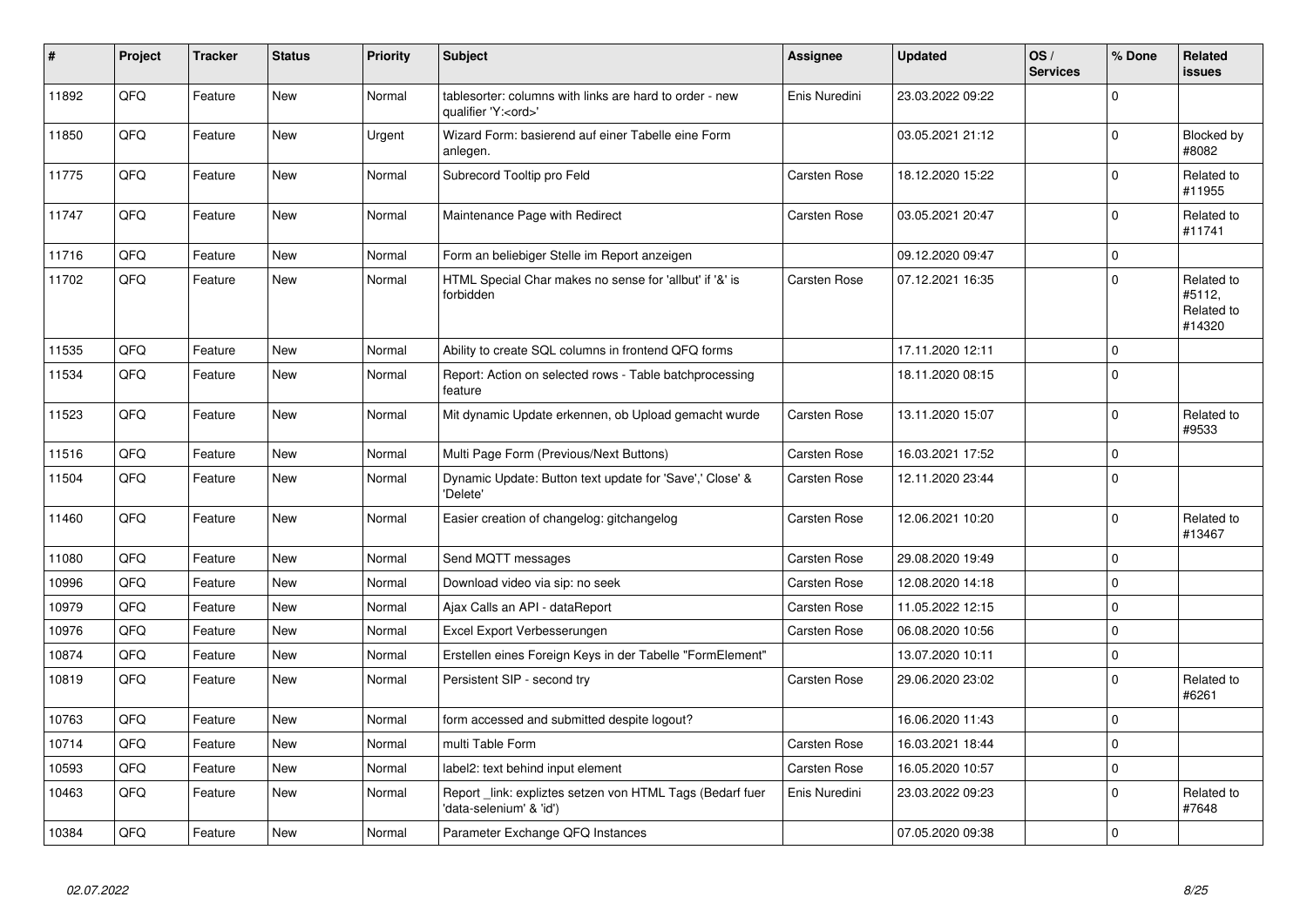| ∦     | Project        | <b>Tracker</b> | <b>Status</b> | <b>Priority</b> | Subject                                                                                                                               | <b>Assignee</b> | <b>Updated</b>   | OS/<br><b>Services</b> | % Done      | Related<br>issues                                                    |
|-------|----------------|----------------|---------------|-----------------|---------------------------------------------------------------------------------------------------------------------------------------|-----------------|------------------|------------------------|-------------|----------------------------------------------------------------------|
| 10345 | QFQ            | Feature        | New           | Normal          | Templates - Patterns QFQ Style                                                                                                        |                 | 03.05.2021 21:01 |                        | $\Omega$    | Related to<br>#10713                                                 |
| 10119 | QFQ            | Feature        | New           | Normal          | Dropdown (selectlist) & TypeAhead: format and catagorize<br>list                                                                      | Carsten Rose    | 07.05.2020 09:36 |                        | $\Omega$    |                                                                      |
| 10115 | QFQ            | Feature        | <b>New</b>    | Normal          | TypeAhead: static list                                                                                                                | Carsten Rose    | 26.02.2020 16:42 |                        | 100         |                                                                      |
| 10114 | QFQ            | Feature        | <b>New</b>    | High            | Symbol (Link): 'G:' (Glyphicon) replaced by 'i:' (icon)                                                                               |                 | 07.12.2021 17:19 |                        | $\Omega$    | Related to<br>#3797,<br>Related to<br>#4194                          |
| 10080 | QFQ            | Feature        | <b>New</b>    | Normal          | Popup on 'save' / 'close': configure dialog (answer<br>yes/no/cancle/)                                                                | Carsten Rose    | 28.03.2021 20:52 |                        | $\mathbf 0$ | Is duplicate<br>of #12262                                            |
| 10014 | QFQ            | Feature        | <b>New</b>    | Normal          | Manual.rst: describe behaviour and process order of<br>fillStoreVar, slaveId, sqlBefore,                                              | Carsten Rose    | 01.02.2020 22:31 |                        | $\Omega$    |                                                                      |
| 9983  | QFQ            | Feature        | <b>New</b>    | Normal          | Report Notation: new keyword 'range'                                                                                                  | Carsten Rose    | 01.02.2020 15:55 |                        | $\Omega$    |                                                                      |
| 9927  | QFQ            | Feature        | <b>New</b>    | Normal          | QFQ Update: a) Update nur machen wenn BE User<br>eingeloggt ist., b) Bei Fehler genaue Meldung welcher<br>Updateschritt Probleme hat. | Carsten Rose    | 22.01.2020 12:59 |                        | $\Omega$    |                                                                      |
| 9853  | QFQ            | Feature        | <b>New</b>    | Normal          | Check das SQL / QFQ / Mail Logfile geschrieben wird                                                                                   |                 | 09.01.2020 11:15 |                        | 0           |                                                                      |
| 9811  | QFQ            | Feature        | New           | Normal          | Report: tag every n'th row                                                                                                            | Carsten Rose    | 01.02.2020 23:22 |                        | $\Omega$    |                                                                      |
| 9781  | QFQ            | Feature        | <b>New</b>    | Normal          | Button: CSS class to make buttons smaller                                                                                             | Carsten Rose    | 01.02.2020 23:22 |                        | $\Omega$    |                                                                      |
| 9777  | QFQ            | Feature        | New           | Normal          | Logging QFQ Variables                                                                                                                 | Carsten Rose    | 16.12.2019 17:17 |                        | $\Omega$    |                                                                      |
| 9707  | QFQ            | Feature        | New           | Normal          | SIP security: encode pageId and check pageId on decode                                                                                | Carsten Rose    | 01.02.2020 23:22 |                        | $\mathbf 0$ |                                                                      |
| 9706  | QFQ            | Feature        | <b>New</b>    | Normal          | Multi File Upload (hidden template group)                                                                                             | Carsten Rose    | 01.02.2020 23:22 |                        | $\Omega$    | Related to<br>#7521,<br>Related to<br>#5562,<br>Related to<br>#13330 |
| 9602  | QFQ            | Feature        | <b>New</b>    | Normal          | Form definition as JSON                                                                                                               | Carsten Rose    | 01.02.2020 23:21 |                        | $\Omega$    | Related to<br>#9600                                                  |
| 9537  | QFQ            | Feature        | <b>New</b>    | Normal          | FormEditor: Edit fieldset in FrontEnd                                                                                                 | Carsten Rose    | 01.02.2020 23:22 |                        | $\Omega$    |                                                                      |
| 9352  | QFQ            | Feature        | New           | Normal          | FE 'Native' fire slaveld, sqlAfter, sqlIns                                                                                            | Carsten Rose    | 01.02.2020 23:22 |                        | $\mathbf 0$ |                                                                      |
| 9348  | $\mathsf{QFQ}$ | Feature        | New           | Normal          | defaultThumbnailSize: pre render thumbnails                                                                                           | Carsten Rose    | 12.06.2021 09:05 |                        | 0           |                                                                      |
| 9221  | QFQ            | Feature        | New           | Normal          | typeAhead: Zeichenlimite ausschalten                                                                                                  | Carsten Rose    | 29.06.2022 22:36 |                        | 0           |                                                                      |
| 9208  | QFQ            | Feature        | <b>New</b>    | Normal          | Manage 'recent' records                                                                                                               | Carsten Rose    | 01.02.2020 23:22 |                        | 0           |                                                                      |
| 9136  | QFQ            | Feature        | New           | Normal          | Create ZIP files with dynamic PDFs                                                                                                    | Carsten Rose    | 01.02.2020 23:22 |                        | 0           |                                                                      |
| 9129  | QFQ            | Feature        | New           | Normal          | sqlValidate: Message as notification, not as error                                                                                    | Carsten Rose    | 01.02.2020 23:22 |                        | 0           | Related to<br>#9128                                                  |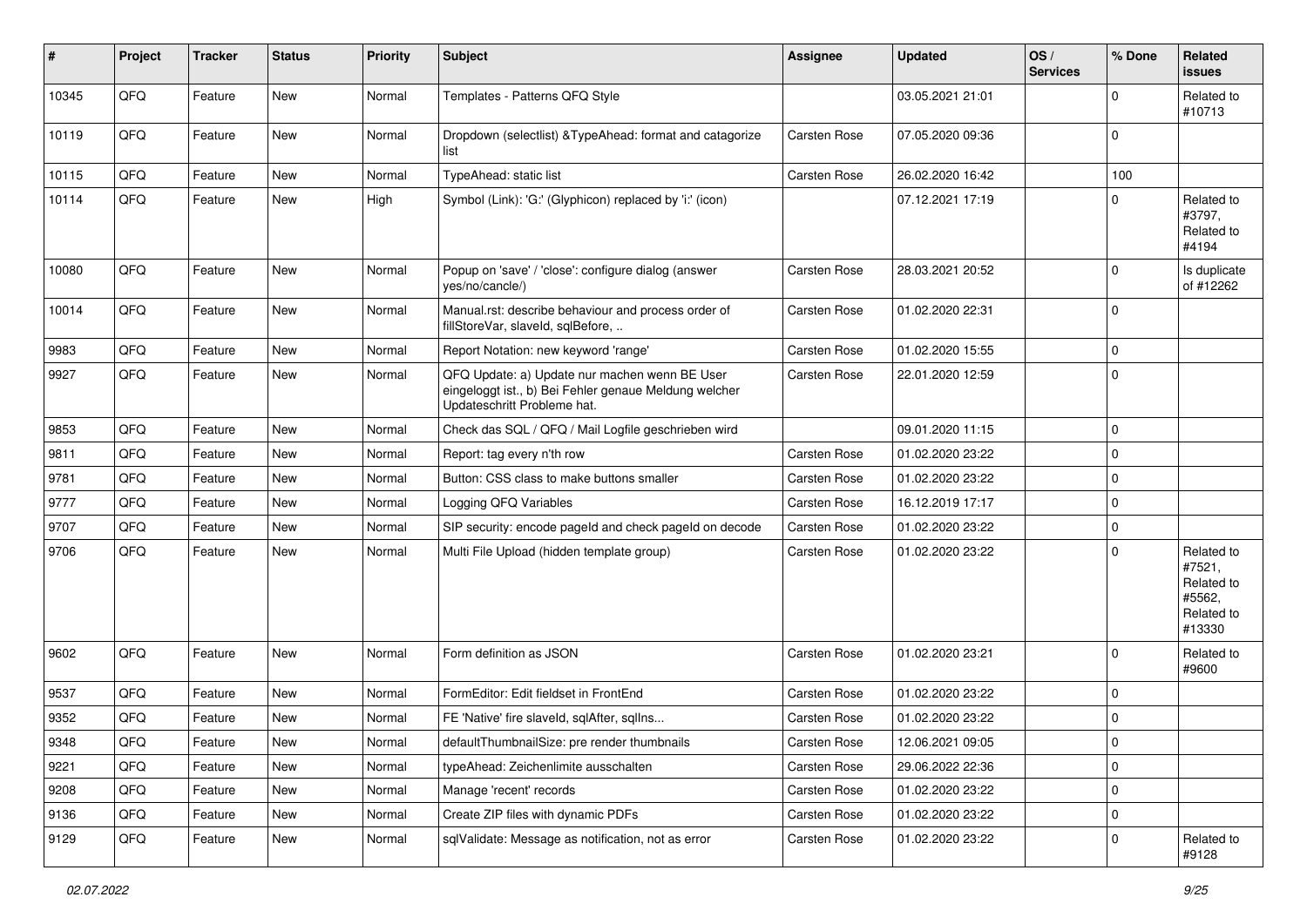| #    | Project | <b>Tracker</b> | <b>Status</b> | <b>Priority</b> | Subject                                                                                                | <b>Assignee</b> | <b>Updated</b>   | OS/<br><b>Services</b> | % Done      | Related<br><b>issues</b> |
|------|---------|----------------|---------------|-----------------|--------------------------------------------------------------------------------------------------------|-----------------|------------------|------------------------|-------------|--------------------------|
| 9128 | QFQ     | Feature        | <b>New</b>    | Normal          | Error Message: not replaced variables- a) replace back to<br>'{{', b) underline                        | Carsten Rose    | 01.02.2020 23:22 |                        | $\Omega$    | Related to<br>#9129      |
| 8975 | QFQ     | Feature        | New           | Normal          | Report Notation: 2.0                                                                                   | Carsten Rose    | 01.02.2020 23:22 |                        | $\Omega$    | Related to<br>#8963      |
| 8962 | QFQ     | Feature        | <b>New</b>    | High            | allow for form fields with identical names                                                             | Carsten Rose    | 03.05.2021 21:14 |                        | $\mathbf 0$ |                          |
| 8806 | QFQ     | Feature        | <b>New</b>    | Normal          | <b>SQL Function nl2br</b>                                                                              | Carsten Rose    | 01.02.2020 23:22 |                        | $\Omega$    |                          |
| 8719 | QFQ     | Feature        | <b>New</b>    | Normal          | extraButtonLock: add support for 0/1                                                                   | Carsten Rose    | 01.02.2020 23:22 |                        | 0           |                          |
| 8702 | QFQ     | Feature        | <b>New</b>    | Normal          | Load Record which is locked: missing user info                                                         | Carsten Rose    | 11.12.2019 16:16 |                        | $\Omega$    | Related to<br>#9789      |
| 8336 | QFQ     | Feature        | <b>New</b>    | Normal          | Form > modified > Close New: a) Optional disable popup, b)<br>custom text, c) mode on save: close stay | Carsten Rose    | 01.02.2020 23:22 |                        | $\mathbf 0$ | Related to<br>#8335      |
| 8217 | QFQ     | Feature        | New           | Normal          | if-elseif-else construct                                                                               | Carsten Rose    | 16.03.2021 18:41 |                        | $\Omega$    | Related to<br>#10716     |
| 8187 | QFQ     | Feature        | New           | Normal          | Subrecord: enable/hide new button - make new/edit/delete<br>customizeable.                             | Carsten Rose    | 06.03.2021 18:44 |                        | $\mathbf 0$ | Related to<br>#11326     |
| 8089 | QFQ     | Feature        | <b>New</b>    | Normal          | Copy/Paste for FormElements                                                                            | Carsten Rose    | 01.02.2020 23:22 |                        | $\mathbf 0$ |                          |
| 7924 | QFQ     | Feature        | <b>New</b>    | Normal          | Radio/Checkbox with Tooltip                                                                            | Carsten Rose    | 01.02.2020 23:22 |                        | $\mathbf 0$ |                          |
| 7920 | QFQ     | Feature        | New           | Normal          | FE: Syntax Highlight, Zeinlenumbruch                                                                   | Carsten Rose    | 01.02.2020 10:03 |                        | 0           |                          |
| 7850 | QFQ     | Feature        | <b>New</b>    | High            | Upload records: non 'pathFileName' column                                                              | Carsten Rose    | 03.05.2021 21:14 |                        | $\mathbf 0$ |                          |
| 7812 | QFQ     | Feature        | <b>New</b>    | Normal          | FE 'Subrecord' - new option 'subrecordShowFilter',<br>'subrecordPaging'                                | Carsten Rose    | 01.02.2020 23:22 |                        | $\Omega$    |                          |
| 7683 | QFQ     | Feature        | <b>New</b>    | Normal          | Special column names in '{{ SELECT  AS _link }}' should<br>be detected                                 | Carsten Rose    | 01.02.2020 23:21 |                        | $\mathbf 0$ |                          |
| 7681 | QFQ     | Feature        | <b>New</b>    | Normal          | Optional switch off 'check for modified record'                                                        | Carsten Rose    | 01.02.2020 23:21 |                        | $\mathbf 0$ |                          |
| 7660 | QFQ     | Feature        | <b>New</b>    | Normal          | IMAP: import mails to DB, move / delete mails                                                          | Carsten Rose    | 01.02.2020 09:52 |                        | 0           |                          |
| 7521 | QFQ     | Feature        | New           | Normal          | TemplateGroup: fe.type=upload                                                                          | Carsten Rose    | 01.02.2020 23:21 |                        | 0           | Related to<br>#9706      |
| 7520 | QFQ     | Feature        | <b>New</b>    | Normal          | QR Code:  AS _qr ( AS _link)                                                                           | Carsten Rose    | 01.02.2020 23:22 |                        | $\Omega$    |                          |
| 7519 | QFQ     | Feature        | New           | Normal          | Select: Multi                                                                                          | Carsten Rose    | 01.02.2020 23:22 |                        | $\mathbf 0$ |                          |
| 7481 | QFQ     | Feature        | New           | Normal          | Detect 'BaseUrl' automatically                                                                         | Carsten Rose    | 01.02.2020 23:21 |                        | 0           |                          |
| 7480 | QFQ     | Feature        | New           | Normal          | Record History (Undo / Redo)                                                                           | Carsten Rose    | 11.12.2019 16:16 |                        | 0           | Related to<br>#2361      |
| 7342 | QFQ     | Feature        | New           | Normal          | add content = hide_this                                                                                | Carsten Rose    | 01.02.2020 23:21 |                        | $\mathbf 0$ |                          |
| 7280 | QFQ     | Feature        | New           | Normal          | recently used table                                                                                    | Carsten Rose    | 01.02.2020 23:21 |                        | $\pmb{0}$   |                          |
| 7239 | QFQ     | Feature        | New           | Normal          | TinyMCE: html tag whitelist                                                                            | Carsten Rose    | 01.02.2020 23:21 |                        | 0           | Related to<br>#14320     |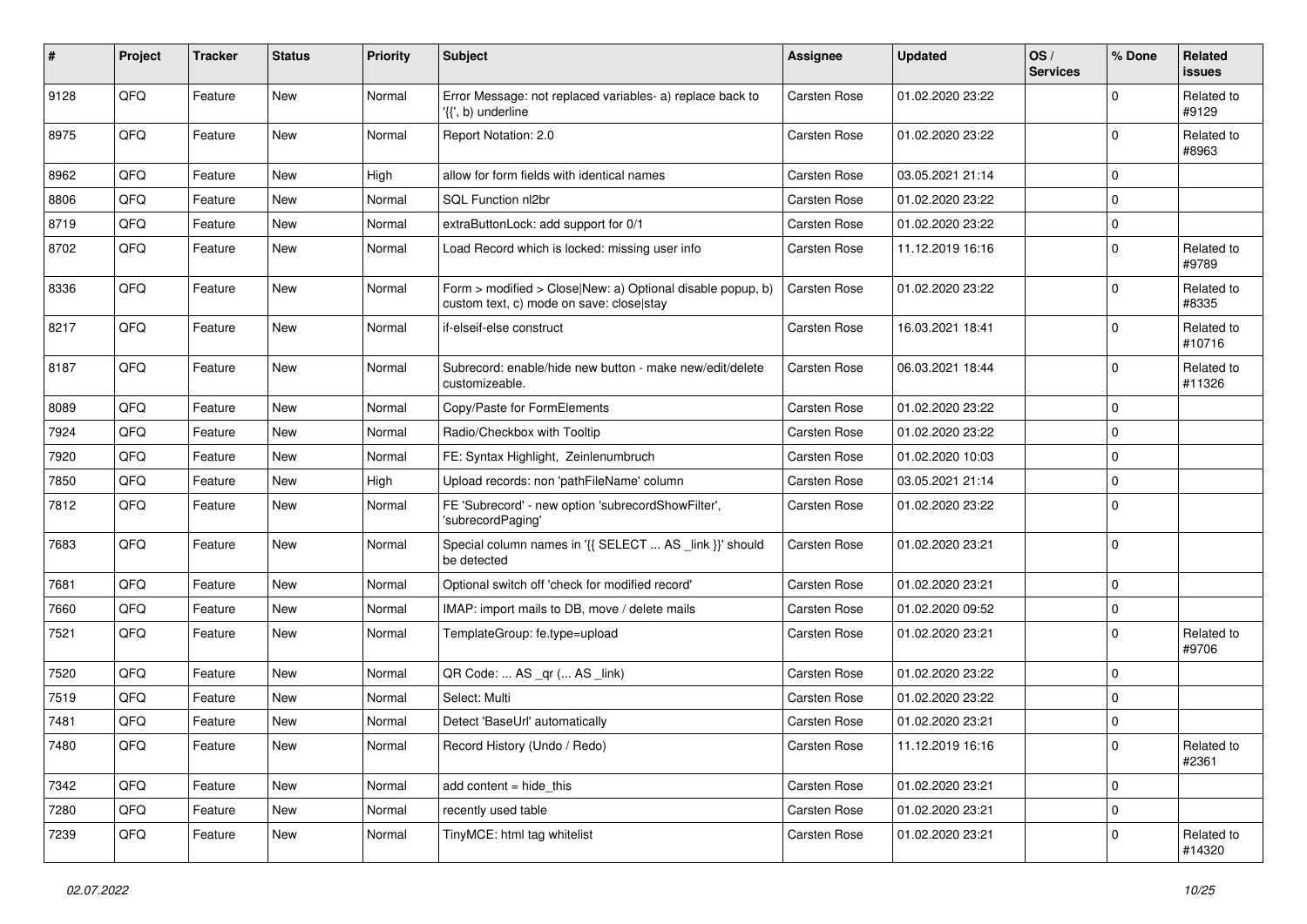| $\vert$ # | Project | <b>Tracker</b> | <b>Status</b> | <b>Priority</b> | <b>Subject</b>                                                                                                             | <b>Assignee</b> | <b>Updated</b>   | OS/<br><b>Services</b> | % Done      | Related<br>issues                           |
|-----------|---------|----------------|---------------|-----------------|----------------------------------------------------------------------------------------------------------------------------|-----------------|------------------|------------------------|-------------|---------------------------------------------|
| 7175      | QFQ     | Feature        | <b>New</b>    | Normal          | Upload: md5 hash as filename                                                                                               | Carsten Rose    | 01.02.2020 23:21 |                        | $\Omega$    |                                             |
| 7119      | QFQ     | Feature        | New           | Normal          | Upload: scaleDownWidth, scaleDownHeight                                                                                    | Carsten Rose    | 01.02.2020 23:21 |                        | $\mathbf 0$ |                                             |
| 7109      | QFQ     | Feature        | New           | Normal          | Dynamic Updates: row/element hide                                                                                          | Carsten Rose    | 01.02.2020 23:22 |                        | $\mathbf 0$ | Has duplicate<br>#4081                      |
| 7102      | QFQ     | Feature        | New           | Normal          | Comment sign in report: '#' and '--'                                                                                       | Carsten Rose    | 01.02.2020 23:21 |                        | $\Omega$    |                                             |
| 7099      | QFQ     | Feature        | <b>New</b>    | Normal          | Redesign FormEditor                                                                                                        | Carsten Rose    | 01.02.2020 23:21 |                        | $\Omega$    |                                             |
| 6855      | QFQ     | Feature        | New           | Normal          | With {{feUser:U}}!={{feUser:T}}: Save / Delete: only possible<br>with {{feUserSave:U}}='yes' and '{{feUserDelete:U}}='yes' | Carsten Rose    | 01.02.2020 23:21 |                        | $\mathbf 0$ |                                             |
| 6765      | QFQ     | Feature        | <b>New</b>    | Normal          | Moeglichkeit via QFQ eigene Logs zu schreiben                                                                              | Carsten Rose    | 01.02.2020 23:21 |                        | $\Omega$    |                                             |
| 6723      | QFQ     | Feature        | New           | Normal          | Report QFQ Installation and Version                                                                                        | Carsten Rose    | 12.06.2021 09:07 |                        | 0           |                                             |
| 6609      | QFQ     | Feature        | New           | Normal          | Formlet: JSON API erweitern                                                                                                | Carsten Rose    | 01.02.2020 23:21 |                        | 50          |                                             |
| 6602      | QFQ     | Feature        | New           | Normal          | Formlet: in Report auf Mausklick ein mini-form oeffnen                                                                     | Carsten Rose    | 11.12.2019 16:16 |                        | $\Omega$    |                                             |
| 6594      | QFQ     | Feature        | New           | Normal          | Excel: on download, check if there is a valid sip                                                                          | Carsten Rose    | 01.02.2020 23:21 |                        | $\mathbf 0$ |                                             |
| 6437      | QFQ     | Feature        | New           | Normal          | Neuer Mode Button bei FormElementen                                                                                        | Carsten Rose    | 01.02.2020 23:21 |                        | $\Omega$    | Related to<br>#9668,<br>Blocked by<br>#9678 |
| 6292      | QFQ     | Feature        | <b>New</b>    | Normal          | Download: File speichern mit Hash aber original Filename in<br>der Datenbank vermerken fuer Downloads                      | Carsten Rose    | 01.02.2020 23:21 |                        | $\mathbf 0$ |                                             |
| 6289      | QFQ     | Feature        | <b>New</b>    | Normal          | Form: Log                                                                                                                  | Carsten Rose    | 01.02.2020 23:21 |                        | $\mathbf 0$ |                                             |
| 6261      | QFQ     | Feature        | New           | Normal          | Persistent SIP                                                                                                             | Carsten Rose    | 12.06.2021 09:07 |                        | $\Omega$    | Related to<br>#10819                        |
| 5782      | QFQ     | Feature        | New           | Normal          | NextCloud API                                                                                                              | Carsten Rose    | 01.02.2020 10:02 |                        | 0           |                                             |
| 5715      | QFQ     | Feature        | <b>New</b>    | High            | PDF Caching                                                                                                                | Carsten Rose    | 03.05.2021 21:14 |                        | $\mathbf 0$ | Related to<br>#5851,<br>Related to<br>#6357 |
| 5345      | QFQ     | Feature        | New           | Normal          | Report: UPDATE / INSERT / DELETE statements should<br>trigger subgueries, depending on the result.                         | Carsten Rose    | 27.05.2020 16:11 |                        | $\Omega$    |                                             |
| 5131      | QFQ     | Feature        | New           | Normal          | Activate Spin Gear ('wait/busy' indicator) via LINK attribute                                                              | Carsten Rose    | 01.02.2020 23:21 |                        | $\Omega$    |                                             |
| 4413      | QFQ     | Feature        | New           | Normal          | fieldset: show/hidden, modeSql, dynamicUpdate                                                                              | Carsten Rose    | 09.02.2022 15:19 |                        | $\mathbf 0$ |                                             |
| 4250      | QFQ     | Feature        | New           | Normal          | AutoCron in QFQ via PHP                                                                                                    | Carsten Rose    | 01.02.2020 23:21 |                        | 0           | Related to<br>#3292,<br>Related to<br>#3291 |
| 4082      | QFQ     | Feature        | New           | Normal          | Dynamic Update: modeSql - useful default                                                                                   | Carsten Rose    | 01.02.2020 23:22 |                        | 0           |                                             |
| 4050      | QFQ     | Feature        | New           | Normal          | sql.log: 1) FormElement ID which causes a specific action,<br>2) Result in the same row.                                   | Carsten Rose    | 15.04.2020 11:35 |                        | 0           | Related to<br>#5458                         |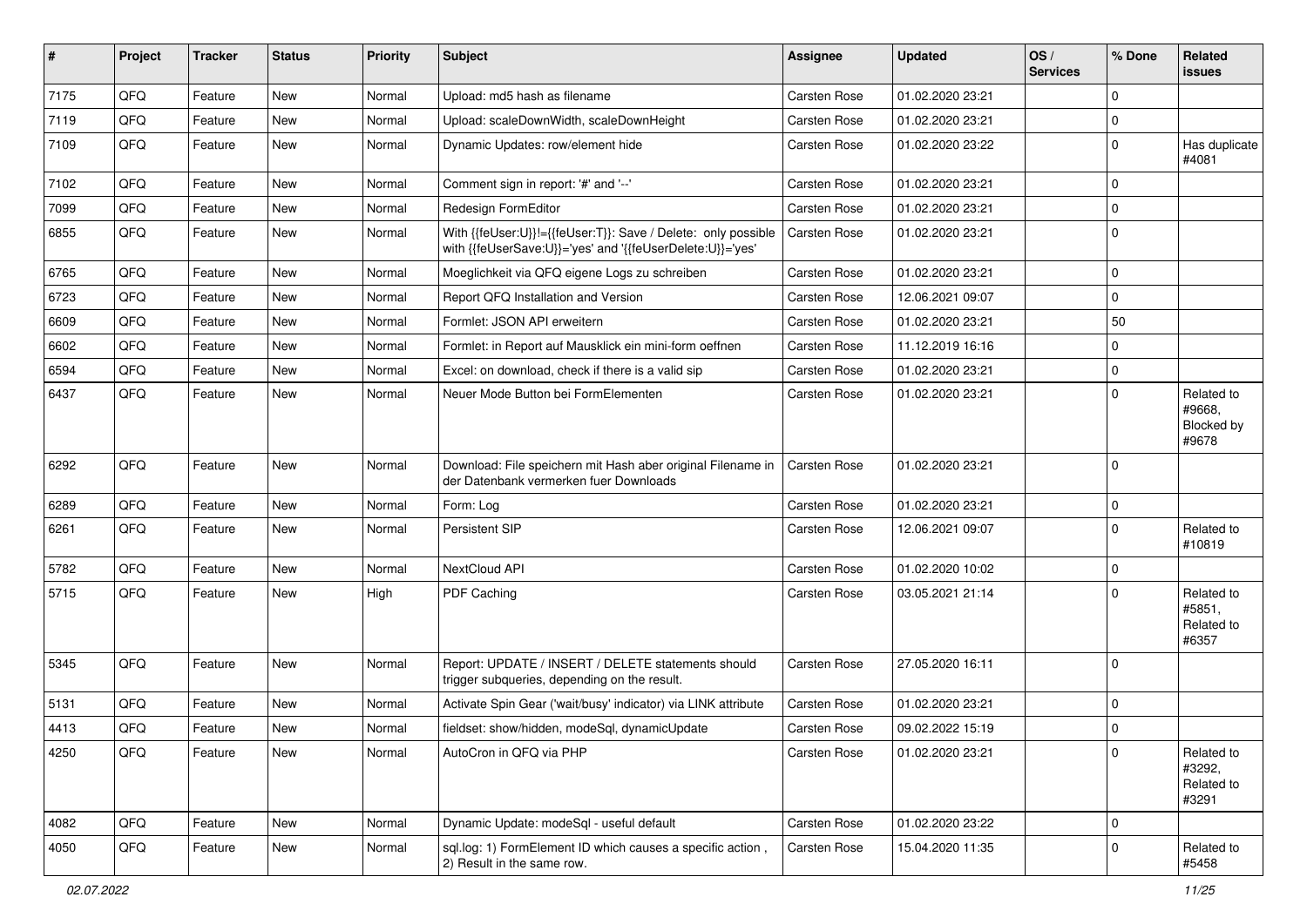| #     | Project | <b>Tracker</b> | <b>Status</b> | <b>Priority</b> | <b>Subject</b>                                                                                           | <b>Assignee</b> | <b>Updated</b>   | OS/<br><b>Services</b> | % Done       | Related<br><b>issues</b>                                                |
|-------|---------|----------------|---------------|-----------------|----------------------------------------------------------------------------------------------------------|-----------------|------------------|------------------------|--------------|-------------------------------------------------------------------------|
| 4023  | QFQ     | Feature        | <b>New</b>    | Normal          | prepared statements - FE action: salveld, sqllnsert,<br>sqlUpdate, sqlDelete, sqlBefore, sqlAfter        | Carsten Rose    | 11.12.2019 16:15 |                        | $\mathbf 0$  |                                                                         |
| 4018  | QFQ     | Feature        | <b>New</b>    | Normal          | typeahead: long query parameter / answer triggers 'Attack<br>detected' and purges current SIP storage.   | Carsten Rose    | 29.06.2022 22:46 |                        | $\mathbf 0$  | Related to<br>#9077                                                     |
| 3864  | QFQ     | Feature        | <b>New</b>    | Normal          | Encrypt / decrypt field                                                                                  | Enis Nuredini   | 30.06.2022 16:29 |                        | $\mathbf 0$  |                                                                         |
| 3727  | QFQ     | Feature        | <b>New</b>    | High            | Security: Session Hijacking erschweren                                                                   | Carsten Rose    | 03.05.2021 21:14 |                        | $\mathbf 0$  |                                                                         |
| 3504  | QFQ     | Feature        | <b>New</b>    | Normal          | Logging: welche Action FEs werden wann wie ausgefuehrt                                                   | Carsten Rose    | 01.02.2020 23:21 |                        | $\mathbf{0}$ | Related to<br>#5458.<br>Related to<br>#4092                             |
| 3432  | QFQ     | Feature        | <b>New</b>    | Normal          | subrecord: dynamicUpdate                                                                                 | Carsten Rose    | 11.06.2020 21:10 |                        | $\Omega$     | Related to<br>#5691                                                     |
| 2361  | QFQ     | Feature        | New           | Normal          | Logging wer/wann/wo welches Formular aufgerufen hat                                                      | Carsten Rose    | 11.12.2019 16:15 |                        | $\mathbf{0}$ | Related to<br>#4432,<br>Related to<br>#7480                             |
| 14283 | QFQ     | <b>Bug</b>     | Priorize      | Normal          | HEIC / HEIF convert doesn't trigger                                                                      | Carsten Rose    | 19.06.2022 16:37 |                        | $\mathbf 0$  |                                                                         |
| 13943 | QFQ     | <b>Bug</b>     | Priorize      | Normal          | unable to find formgroup                                                                                 | Enis Nuredini   | 28.05.2022 11:03 |                        | $\mathbf 0$  |                                                                         |
| 12325 | QFQ     | <b>Bug</b>     | Priorize      | Normal          | MultiDB form.dblndex not working for report syntax                                                       | Carsten Rose    | 07.09.2021 13:37 |                        | $\Omega$     | Related to<br>#12145,<br>Related to<br>#12314                           |
| 9975  | QFQ     | <b>Bug</b>     | Priorize      | Normal          | Dropdown Menu: 'r:3' broken                                                                              | Carsten Rose    | 01.02.2020 10:13 |                        | $\mathbf 0$  |                                                                         |
| 9958  | QFQ     | <b>Bug</b>     | Priorize      | Normal          | Broken subrecord query: no error message                                                                 | Carsten Rose    | 05.02.2021 15:15 |                        | $\mathbf 0$  |                                                                         |
| 9947  | QFQ     | <b>Bug</b>     | Priorize      | Normal          | Unwanted error message if missing 'typeAheadSqlPrefetch'                                                 | Carsten Rose    | 01.02.2020 10:13 |                        | $\mathbf 0$  |                                                                         |
| 9862  | QFQ     | <b>Bug</b>     | Priorize      | Normal          | Failed writing to sql mail qfq.log should throw an exception                                             | Carsten Rose    | 01.02.2020 10:13 |                        | $\mathbf 0$  |                                                                         |
| 9834  | QFQ     | <b>Bug</b>     | Priorize      | Normal          | Input elements with tag 'disabled' are missing on<br>form-submit: server option 'processReadOnly' broken | Carsten Rose    | 07.12.2021 16:43 |                        | $\mathbf 0$  | Related to<br>#9691,<br>Related to<br>#5305, Has<br>duplicate<br>#12331 |
| 9534  | QFQ     | Bug            | Priorize      | Urgent          | FE.type=upload: 'Unknown Mode: ID"                                                                       | Carsten Rose    | 03.05.2021 21:14 |                        | $\mathbf{0}$ | Related to<br>#9532                                                     |
| 9173  | QFQ     | Bug            | Priorize      | Urgent          | Stale Record Lock: Firefox                                                                               | Carsten Rose    | 03.05.2021 21:14 |                        | $\mathbf 0$  | Related to<br>#9789                                                     |
| 9121  | QFQ     | <b>Bug</b>     | Priorize      | High            | sip links have r and dblndexData set                                                                     | Carsten Rose    | 12.06.2021 10:41 |                        | $\mathbf 0$  |                                                                         |
| 8037  | QFQ     | Bug            | Priorize      | Normal          | FE.type=upload (advanced mode): {{slaveld:V}} missing<br>during dynamic update                           | Carsten Rose    | 01.02.2020 10:13 |                        | $\mathbf 0$  |                                                                         |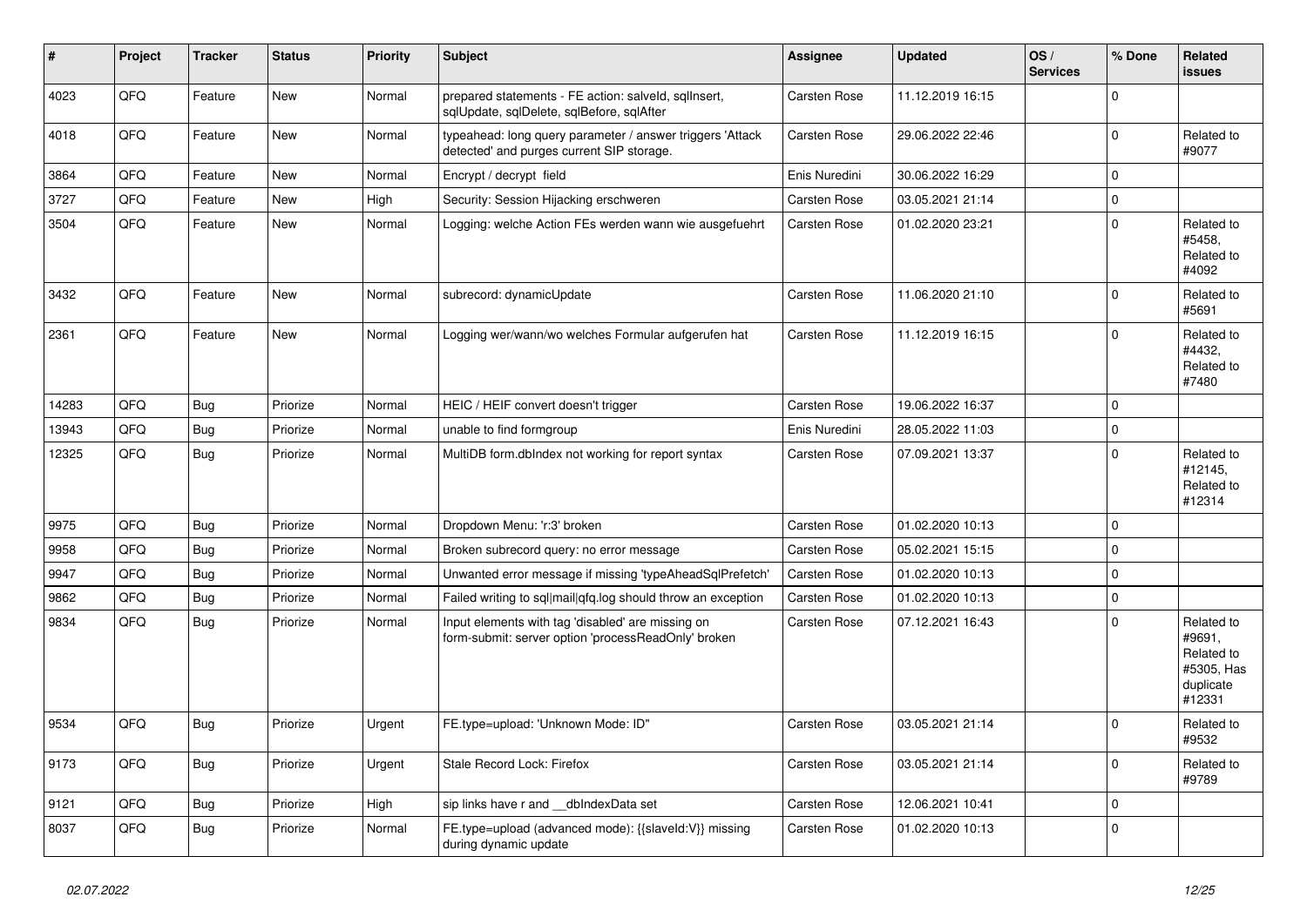| #     | Project | <b>Tracker</b> | <b>Status</b> | <b>Priority</b> | <b>Subject</b>                                                                                      | Assignee      | <b>Updated</b>   | OS/<br><b>Services</b> | % Done      | Related<br>issues                                                      |
|-------|---------|----------------|---------------|-----------------|-----------------------------------------------------------------------------------------------------|---------------|------------------|------------------------|-------------|------------------------------------------------------------------------|
| 7656  | QFQ     | Bug            | Priorize      | Normal          | FE with required, 'pattern' and 'extraButtonLock': always<br>complain about missing value           | Carsten Rose  | 01.02.2020 10:13 |                        | $\Omega$    |                                                                        |
| 7616  | QFQ     | <b>Bug</b>     | Priorize      | Normal          | Selectlist with Enum & Dynamic Update                                                               | Carsten Rose  | 01.02.2020 10:13 |                        | $\Omega$    |                                                                        |
| 6574  | QFQ     | Bug            | Priorize      | Normal          | qfq.log: Fehlermeldung wurde angezeigt, aber nicht geloggt                                          | Carsten Rose  | 01.02.2020 10:13 |                        | $\Omega$    |                                                                        |
| 6566  | QFQ     | <b>Bug</b>     | Priorize      | Normal          | Link Function 'delete': provided parameter missing on page<br>reload                                | Benjamin Baer | 03.01.2022 08:08 |                        | $\Omega$    |                                                                        |
| 6140  | QFQ     | <b>Bug</b>     | Priorize      | Normal          | QFQ DnD Sort: Locked fields                                                                         | Benjamin Baer | 21.03.2022 09:56 |                        | $\Omega$    |                                                                        |
| 6116  | QFQ     | Bug            | Priorize      | High            | value of checkbox not saved                                                                         | Carsten Rose  | 07.12.2021 17:19 |                        | $\Omega$    |                                                                        |
| 4457  | QFQ     | <b>Bug</b>     | Priorize      | Normal          | typeahead: pressing return to select an item, saves the form<br>and closes the form.                | Benjamin Baer | 03.01.2022 08:01 |                        | $\Omega$    | Related to<br>#4398                                                    |
| 3782  | QFQ     | Bug            | Priorize      | Normal          | Bei fehlerhafter Eingabe (z.B. Datum) sollte das erwartete<br>Format angezeigt werden               | Carsten Rose  | 01.02.2020 10:13 |                        | $\Omega$    |                                                                        |
| 2665  | QFQ     | Bug            | Priorize      | Normal          | Dynamic Update funktioniert nicht, wenn beim<br>entsprechenden FormElement eine size angegeben ist. | Benjamin Baer | 03.01.2022 08:12 |                        | 30          |                                                                        |
| 14371 | QFQ     | Feature        | Priorize      | Normal          | LDAP via REPORT                                                                                     | Carsten Rose  | 19.06.2022 16:37 |                        | $\Omega$    |                                                                        |
| 14290 | QFQ     | Feature        | Priorize      | Normal          | FormEditor: Show Table Definition                                                                   | Carsten Rose  | 19.06.2022 16:37 |                        | $\Omega$    |                                                                        |
| 13900 | QFQ     | Feature        | Priorize      | Normal          | Selenium: Check das Cookie/PDF funktioniert                                                         | Enis Nuredini | 25.03.2022 12:45 |                        | $\Omega$    |                                                                        |
| 12504 | QFQ     | Feature        | Priorize      | Normal          | sql.log: report fe.id                                                                               | Carsten Rose  | 05.05.2021 22:09 |                        | $\Omega$    |                                                                        |
| 12503 | QFQ     | Feature        | Priorize      | Normal          | Detect dangerous UPDATE statement with missing WHERE                                                | Carsten Rose  | 05.05.2021 22:09 |                        | $\Omega$    |                                                                        |
| 12452 | QFQ     | Feature        | Priorize      | Normal          | BaseURL: alsways with '/' at the end                                                                | Carsten Rose  | 19.06.2022 13:45 |                        | $\Omega$    | Related to<br>#10782                                                   |
| 11320 | QFQ     | Feature        | Priorize      | Normal          | Typo3 Version 10 support                                                                            | Carsten Rose  | 05.05.2021 22:09 |                        | $\Omega$    |                                                                        |
| 10569 | QFQ     | Feature        | Priorize      | Normal          | link blank more safe                                                                                | Enis Nuredini | 25.03.2022 12:44 |                        | $\Omega$    |                                                                        |
| 10015 | QFQ     | Feature        | Priorize      | Normal          | Monospace in Textarea                                                                               | Carsten Rose  | 03.02.2020 13:40 |                        | $\Omega$    |                                                                        |
| 10012 | QFQ     | Feature        | Priorize      | Normal          | redirectAllMailTo: {{beEmail:T}}                                                                    | Carsten Rose  | 08.05.2021 09:54 |                        | $\Omega$    | Related to<br>#12412,<br>Related to<br>#12413,<br>Related to<br>#10011 |
| 10011 | QFQ     | Feature        | Priorize      | Normal          | Offer new STORE TYPO3 Variable 'beUser', 'beEmail'                                                  | Carsten Rose  | 08.05.2021 09:51 |                        | $\Omega$    | Related to<br>#10012,<br>Related to<br>#12511                          |
| 10005 | QFQ     | Feature        | Priorize      | Normal          | Report / special column name:  AS _calendar                                                         | Carsten Rose  | 03.06.2020 17:28 |                        | 0           |                                                                        |
| 10003 | QFQ     | Feature        | Priorize      | Normal          | fieldset: stronger visualize group                                                                  | Benjamin Baer | 12.02.2020 08:13 |                        | $\mathbf 0$ |                                                                        |
| 9968  | QFG     | Feature        | Priorize      | Normal          | Tooltip in Links for Developer                                                                      | Carsten Rose  | 01.02.2020 23:17 |                        | 0           |                                                                        |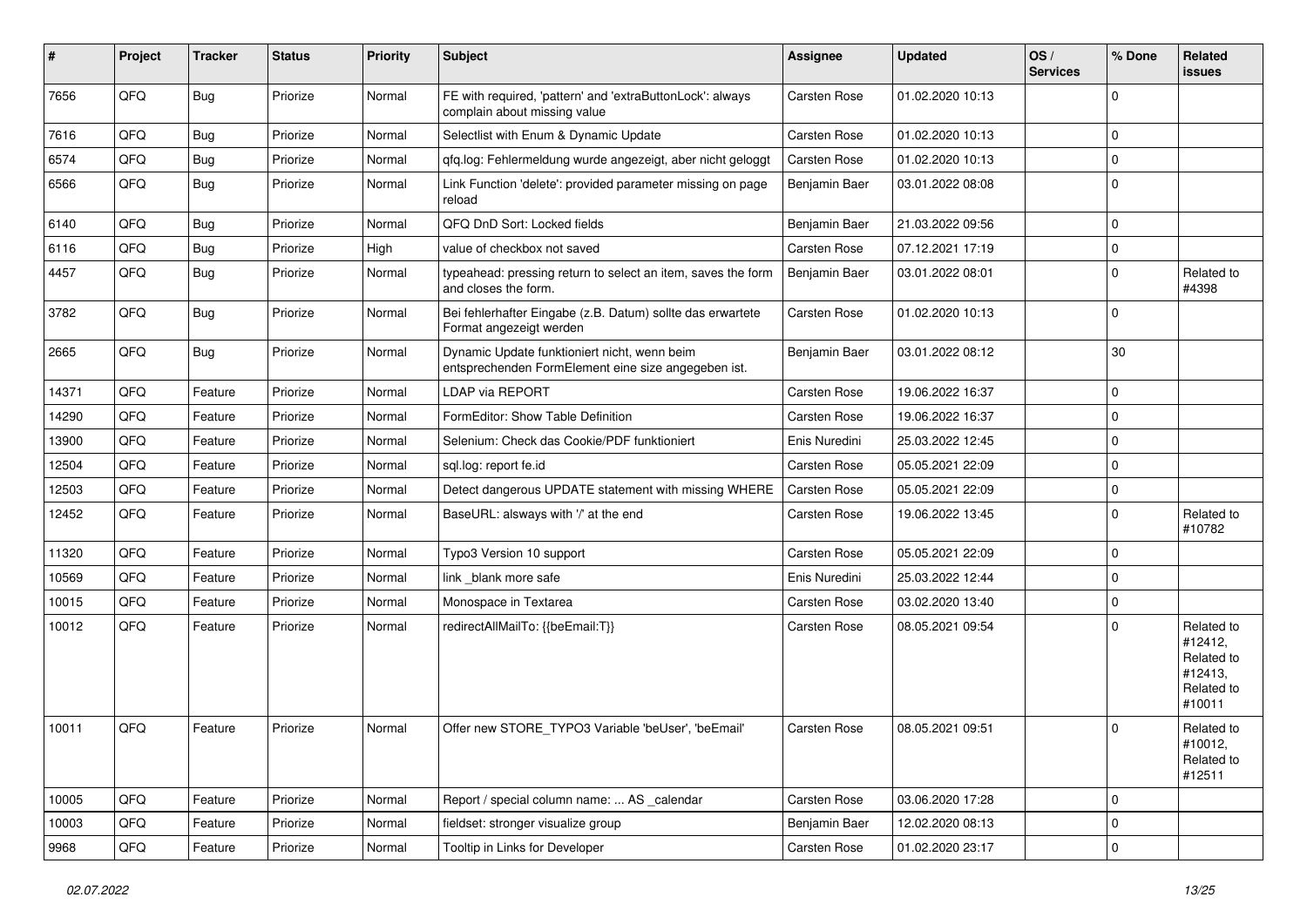| $\vert$ # | Project | <b>Tracker</b> | <b>Status</b> | <b>Priority</b> | <b>Subject</b>                                                                                    | <b>Assignee</b> | <b>Updated</b>   | OS/<br><b>Services</b> | % Done      | Related<br>issues                               |
|-----------|---------|----------------|---------------|-----------------|---------------------------------------------------------------------------------------------------|-----------------|------------------|------------------------|-------------|-------------------------------------------------|
| 9928      | QFQ     | Feature        | Priorize      | Normal          | SpecialColumnName: a) Deprecated: ' AS "_+tag " ', b)<br>New: ' AS "_ <tag1><tag2>"</tag2></tag1> | Carsten Rose    | 01.02.2020 23:17 |                        | $\Omega$    | Related to<br>#9929                             |
| 9900      | QFQ     | Feature        | Priorize      | Normal          | Generic API Call: tt-content record >> JSON                                                       | Carsten Rose    | 01.02.2020 10:13 |                        | 0           |                                                 |
| 9668      | QFQ     | Feature        | Priorize      | Normal          | Form.mode: rename 'hidden' to 'hide'                                                              | Carsten Rose    | 05.05.2021 22:14 |                        | $\Omega$    | Related to<br>#6437                             |
| 9394      | QFQ     | Feature        | Priorize      | Normal          | REST: allow for non numerical ids in get requests                                                 | Carsten Rose    | 05.05.2021 22:10 |                        | 0           |                                                 |
| 9346      | QFQ     | Feature        | Priorize      | Normal          | beforeSave: check if an upload is given                                                           | Carsten Rose    | 11.06.2021 21:18 |                        | $\Omega$    |                                                 |
| 9135      | QFQ     | Feature        | Priorize      | Normal          | Progress Bar generic / replace old hourglass download<br>popup                                    | Benjamin Baer   | 03.01.2022 07:43 |                        | $\Omega$    |                                                 |
| 8963      | QFQ     | Feature        | Priorize      | Normal          | Setting values in a store: flexible way                                                           | Carsten Rose    | 05.05.2021 22:10 |                        | $\pmb{0}$   | Related to<br>#8975                             |
| 8585      | QFQ     | Feature        | Priorize      | Normal          | Enhance Error message for 'unknown form'                                                          | Carsten Rose    | 01.02.2020 10:13 |                        | $\Omega$    |                                                 |
| 8584      | QFQ     | Feature        | Priorize      | Normal          | FE 'Action' - never assign to Container (except Template<br>Group)                                | Carsten Rose    | 01.02.2020 10:13 |                        | $\Omega$    |                                                 |
| 8277      | QFQ     | Feature        | Priorize      | Normal          | fe.parameter.default=                                                                             | Carsten Rose    | 01.02.2020 23:17 |                        | $\Omega$    | Related to<br>#8113                             |
| 8204      | QFQ     | Feature        | Priorize      | High            | Position 'required mark'                                                                          | Carsten Rose    | 16.06.2021 13:44 |                        | $\pmb{0}$   |                                                 |
| 8082      | QFQ     | Feature        | Priorize      | High            | Contact form without saving record                                                                | Carsten Rose    | 07.12.2021 15:20 |                        | $\Omega$    | Related to<br>#8587,<br><b>Blocks</b><br>#11850 |
| 8044      | QFQ     | Feature        | Priorize      | Normal          | Transaction: a) Form, b) Report                                                                   | Carsten Rose    | 05.05.2021 22:14 |                        | $\Omega$    | Related to<br>#8043                             |
| 8034      | QFQ     | Feature        | Priorize      | Normal          | FormElement 'data': 22.22.2222 should not be accepted                                             | Carsten Rose    | 01.02.2020 10:13 |                        | $\mathbf 0$ |                                                 |
| 7965      | QFQ     | Feature        | Priorize      | Normal          | Input type 'text' with visual format - currency                                                   | Benjamin Baer   | 03.01.2022 07:45 |                        | $\mathbf 0$ |                                                 |
| 7730      | QFQ     | Feature        | Priorize      | Normal          | SELECT Box: title in between                                                                      | Benjamin Baer   | 01.02.2020 23:22 |                        | $\Omega$    |                                                 |
| 7630      | QFQ     | Feature        | Priorize      | Normal          | detailed error message for simple upload                                                          | Carsten Rose    | 01.02.2020 10:13 |                        | $\Omega$    |                                                 |
| 7522      | QFQ     | Feature        | Priorize      | Normal          | Inserting default index.html to folder (Avoid Apache Indexing)                                    | Carsten Rose    | 01.02.2020 10:13 |                        | 0           |                                                 |
| 7290      | QFQ     | Feature        | Priorize      | Normal          | FormEditor: title as textarea if LEN(title)>60                                                    | Carsten Rose    | 01.02.2020 10:13 |                        | $\Omega$    | Blocked by<br>#7682                             |
| 7217      | QFQ     | Feature        | Priorize      | Normal          | Download: notice User if ` sip=?` is missing                                                      | Carsten Rose    | 01.02.2020 10:13 |                        | $\pmb{0}$   |                                                 |
| 6998      | QFQ     | Feature        | Priorize      | Normal          | Form: with debug=on show column information as tooltip of<br>column label                         | Carsten Rose    | 01.02.2020 10:13 |                        | $\Omega$    |                                                 |
| 6870      | QFQ     | Feature        | Priorize      | Normal          | Click on 'link' triggers an API call                                                              | Benjamin Baer   | 03.01.2022 08:25 |                        | $\mathbf 0$ |                                                 |
| 6801      | QFQ     | Feature        | Priorize      | Normal          | Fabric: Maximize / FullIscreen                                                                    | Benjamin Baer   | 21.03.2022 09:56 |                        | 0           |                                                 |
| 6224      | QFQ     | Feature        | Priorize      | Normal          | Dynamic update: fade in/out fields                                                                | Benjamin Baer   | 21.03.2022 09:50 |                        | $\mathbf 0$ |                                                 |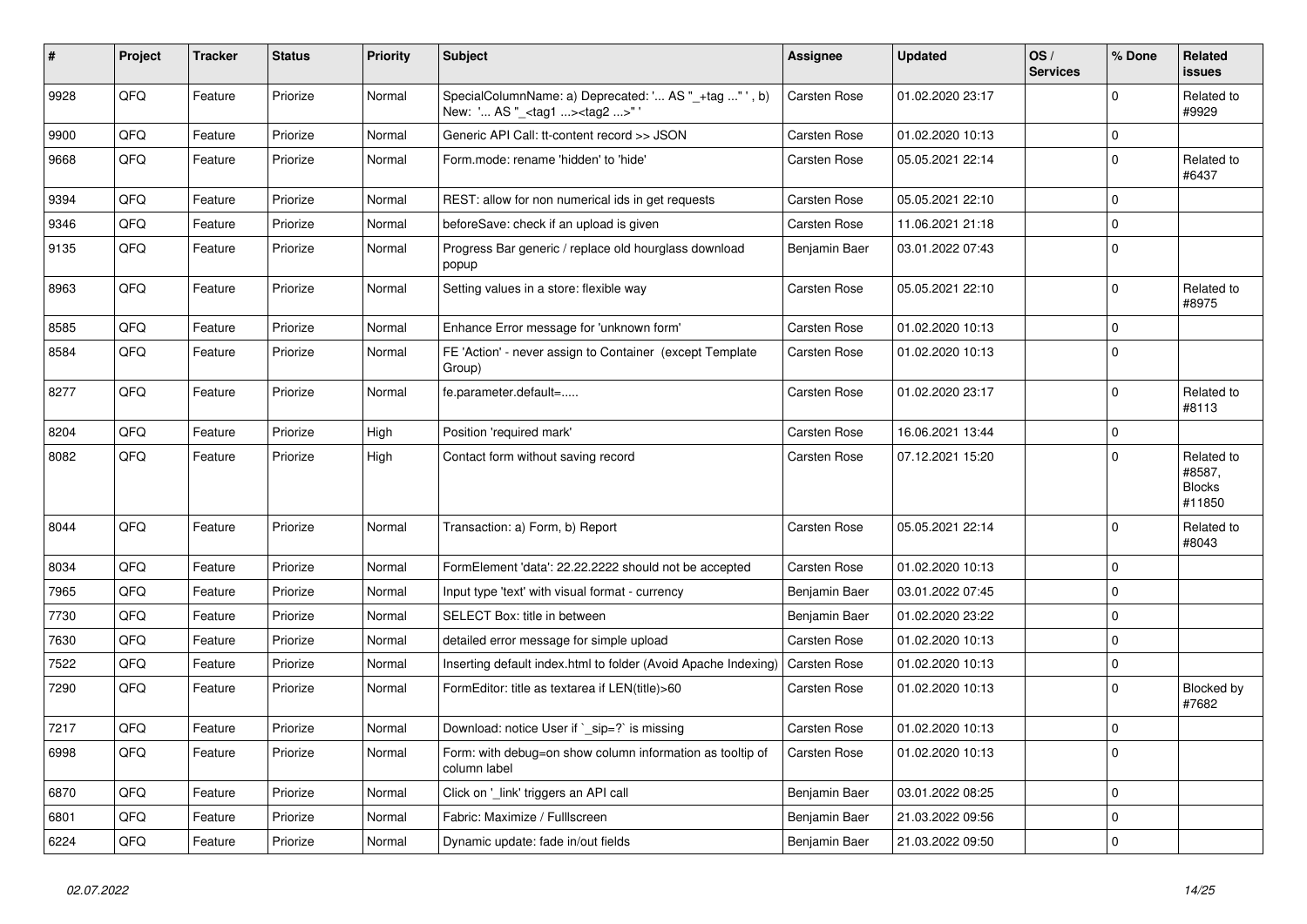| $\pmb{\#}$ | Project | <b>Tracker</b> | <b>Status</b> | <b>Priority</b> | <b>Subject</b>                                                                          | Assignee            | <b>Updated</b>   | OS/<br><b>Services</b> | % Done      | Related<br><b>issues</b>                                                                                                                                              |
|------------|---------|----------------|---------------|-----------------|-----------------------------------------------------------------------------------------|---------------------|------------------|------------------------|-------------|-----------------------------------------------------------------------------------------------------------------------------------------------------------------------|
| 5942       | QFQ     | Feature        | Priorize      | Normal          | 'L' and 'type': append to links, generate via '_link' by using 'u:'                     | Carsten Rose        | 01.02.2020 10:13 |                        | $\mathbf 0$ |                                                                                                                                                                       |
| 5562       | QFQ     | Feature        | Priorize      | Normal          | Drag'n'Drop fuer Uploads                                                                | Benjamin Baer       | 21.03.2022 09:52 |                        | $\pmb{0}$   | Related to<br>#9706                                                                                                                                                   |
| 5366       | QFQ     | Feature        | Priorize      | Normal          | Saving with keyboard shortcuts                                                          | Benjamin Baer       | 21.03.2022 09:47 |                        | $\mathbf 0$ |                                                                                                                                                                       |
| 3867       | QFQ     | Feature        | Priorize      | Normal          | Readonly Formular: Template Groups add/delete<br>ausbeldnen                             | <b>Carsten Rose</b> | 05.05.2021 22:12 |                        | $\pmb{0}$   |                                                                                                                                                                       |
| 14303      | QFQ     | <b>Bug</b>     | ToDo          | Normal          | datetime broken with picker                                                             | Enis Nuredini       | 17.06.2022 09:02 |                        | $\pmb{0}$   | Related to<br>#12630                                                                                                                                                  |
| 13899      | QFQ     | Bug            | ToDo          | Normal          | Selenium: zum laufen bringen                                                            | Enis Nuredini       | 25.03.2022 10:24 |                        | $\mathbf 0$ |                                                                                                                                                                       |
| 12463      | QFQ     | <b>Bug</b>     | ToDo          | High            | QFQ Function: 'function' and 'sql' on same level - output of<br>sql is shown two times. | Carsten Rose        | 15.12.2021 16:31 |                        | $\mathbf 0$ |                                                                                                                                                                       |
| 12395      | QFQ     | <b>Bug</b>     | ToDo          | High            | QFQ Function: Result two times shown                                                    | <b>Carsten Rose</b> | 18.02.2022 08:59 |                        | $\pmb{0}$   |                                                                                                                                                                       |
| 14320      | QFQ     | Feature        | ToDo          | Normal          | Allow specific HTML Tags and Attributes: general, TinyMCE                               | Enis Nuredini       | 17.06.2022 10:44 |                        | $\mathbf 0$ | Related to<br>#12664,<br>Related to<br>#12039,<br>Related to<br>#11702,<br>Related to<br>#7239,<br>Related to<br>#3708,<br>Related to<br>#3646,<br>Related to<br>#880 |
| 12262      | QFQ     | Feature        | ToDo          | Normal          | Form buttons on top: more customable                                                    | Enis Nuredini       | 17.06.2022 10:44 |                        | $\Omega$    | Related to<br>#13945, Has<br>duplicate<br>#4046, Has<br>duplicate<br>#10080                                                                                           |
| 7602       | QFQ     | Feature        | ToDo          | High            | Multi Select: with checkboxes                                                           | Benjamin Baer       | 22.03.2022 09:07 |                        | $\mathbf 0$ |                                                                                                                                                                       |
| 14323      | QFQ     | Bug            | In Progress   | Normal          | Report: render=both single - no impact                                                  | Carsten Rose        | 19.06.2022 18:31 |                        | $\mathbf 0$ |                                                                                                                                                                       |
| 14175      | QFQ     | Bug            | In Progress   | Normal          | Opening a form with no QFQ Session cookie fails                                         | Carsten Rose        | 03.06.2022 10:40 |                        | $\mathbf 0$ |                                                                                                                                                                       |
| 12508      | QFQ     | Bug            | In Progress   | High            | qfq Form: sendMail                                                                      | Karin Niffeler      | 19.03.2022 17:48 |                        | $\mathbf 0$ |                                                                                                                                                                       |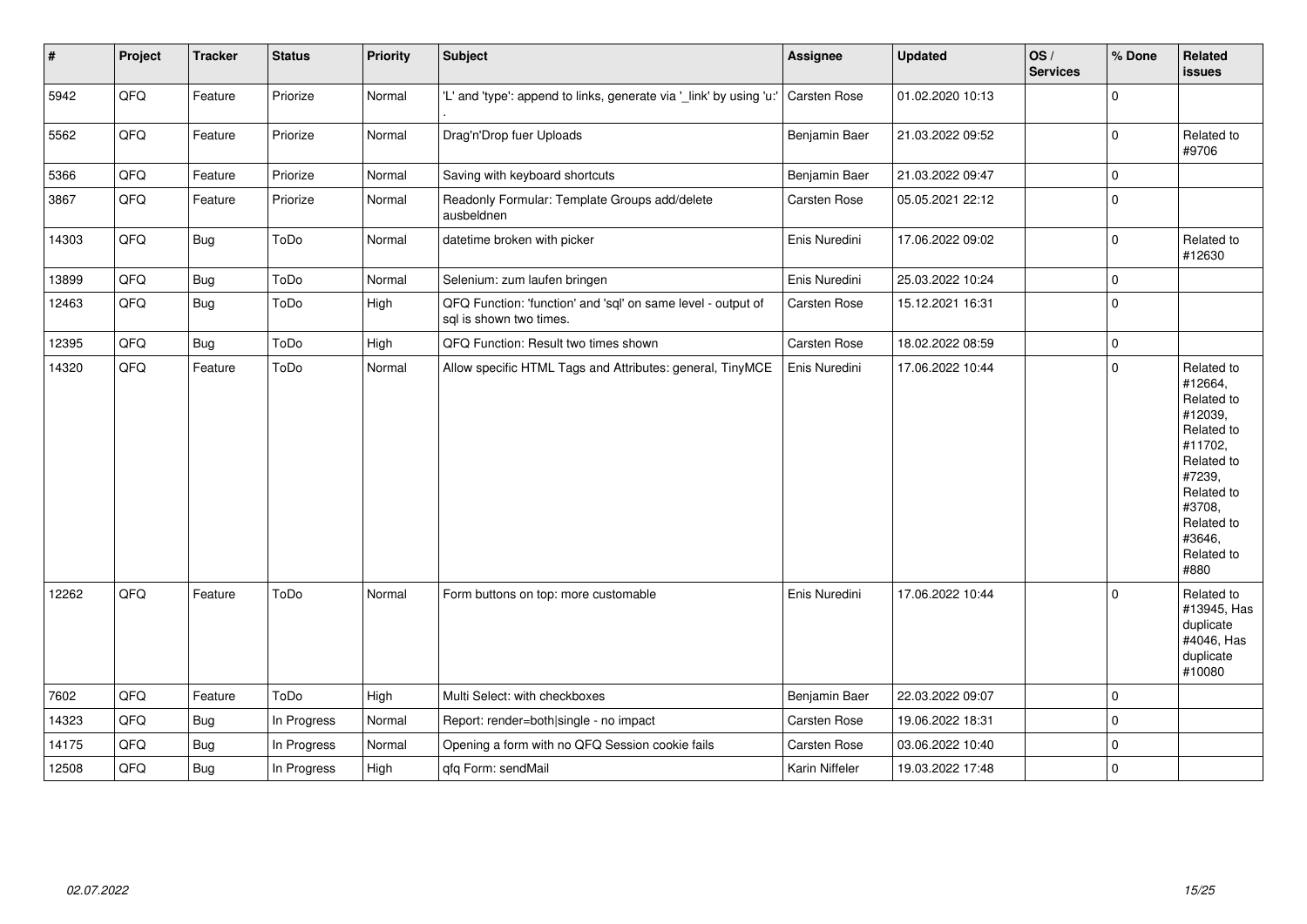| $\vert$ # | Project | <b>Tracker</b> | <b>Status</b> | <b>Priority</b> | <b>Subject</b>                                   | <b>Assignee</b> | <b>Updated</b>   | OS/<br><b>Services</b> | % Done      | Related<br>issues                                                                                                              |
|-----------|---------|----------------|---------------|-----------------|--------------------------------------------------|-----------------|------------------|------------------------|-------------|--------------------------------------------------------------------------------------------------------------------------------|
| 11517     | QFQ     | <b>Bug</b>     | In Progress   | Normal          | extraButtonInfo Broken for multiple FormElements | Carsten Rose    | 12.05.2022 13:12 |                        | $\mathbf 0$ | Related to<br>#7890,<br>Related to<br>#3811, Has<br>duplicate<br>#10905, Has<br>duplicate<br>#10553, Has<br>duplicate<br>#6779 |
| 10661     | QFQ     | Bug            | In Progress   | Normal          | Typo3 Warnungen                                  | Carsten Rose    | 07.09.2021 13:23 |                        | $\mathbf 0$ | Related to<br>#12440                                                                                                           |
| 9789      | QFO     | <b>Bug</b>     | In Progress   | High            | Record Lock: release to early on 'leave page'    | Carsten Rose    | 10.01.2022 09:25 |                        | 100         | Related to<br>#10081,<br>Related to<br>#9173,<br>Related to<br>#8702                                                           |
| 9691      | QFO     | <b>Bug</b>     | In Progress   | Normal          | Checkbox: dynamic update > readonly              | Carsten Rose    | 01.02.2020 23:22 |                        | 50          | Related to<br>#9834                                                                                                            |
| 13330     | QFQ     | Feature        | In Progress   | Normal          | Multi Form: Upload                               | Carsten Rose    | 07.11.2021 12:40 |                        | 50          | Related to<br>#9706                                                                                                            |
| 12630     | QFQ     | Feature        | In Progress   | Normal          | Input: date[time]: min / max values              | Enis Nuredini   | 20.06.2022 18:31 |                        | 0           | Related to<br>#10096,<br>Related to<br>#14302,<br>Related to<br>#14303                                                         |
| 12440     | QFQ     | Feature        | In Progress   | Normal          | Typo3 V10 upgrade (durchfuehren und testen)      | Carsten Rose    | 21.03.2022 09:53 |                        | 50          | Related to<br>#12357,<br>Related to<br>#12067,<br>Related to<br>#10661                                                         |
| 12439     | QFQ     | Feature        | In Progress   | Normal          | TinyMCE Paste from Word & Character Count/Limit  | Carsten Rose    | 05.05.2021 22:15 |                        | $\mathbf 0$ |                                                                                                                                |
| 11980     | QFQ     | Feature        | In Progress   | Normal          | protected verzeichnis MUSS geschützt werden      | Carsten Rose    | 07.09.2021 13:30 |                        | 0           |                                                                                                                                |
| 11076     | QFQ     | Feature        | In Progress   | Normal          | SELECT  AS _websocket                            | Carsten Rose    | 30.08.2020 17:49 |                        | $\mathbf 0$ |                                                                                                                                |
| 10793     | QFQ     | Feature        | In Progress   | Normal          | Update NPM Packages                              | Carsten Rose    | 07.09.2021 13:25 |                        | $30\,$      |                                                                                                                                |
| 10443     | QFQ     | Feature        | In Progress   | Normal          | Konzept_api / _live                              | Carsten Rose    | 07.05.2020 09:39 |                        | 0           |                                                                                                                                |
| 9517      | QFQ     | Feature        | In Progress   | High            | Input multiple tags with typeahead               | Carsten Rose    | 03.05.2021 21:14 |                        | $40\,$      | Related to<br>#10150                                                                                                           |
| 6250      | QFO     | Feature        | In Progress   | Normal          | Enhance layout: a) Subrecord, b) Subrecord-Title | Carsten Rose    | 01.02.2020 23:22 |                        | 0           | Related to<br>#5391                                                                                                            |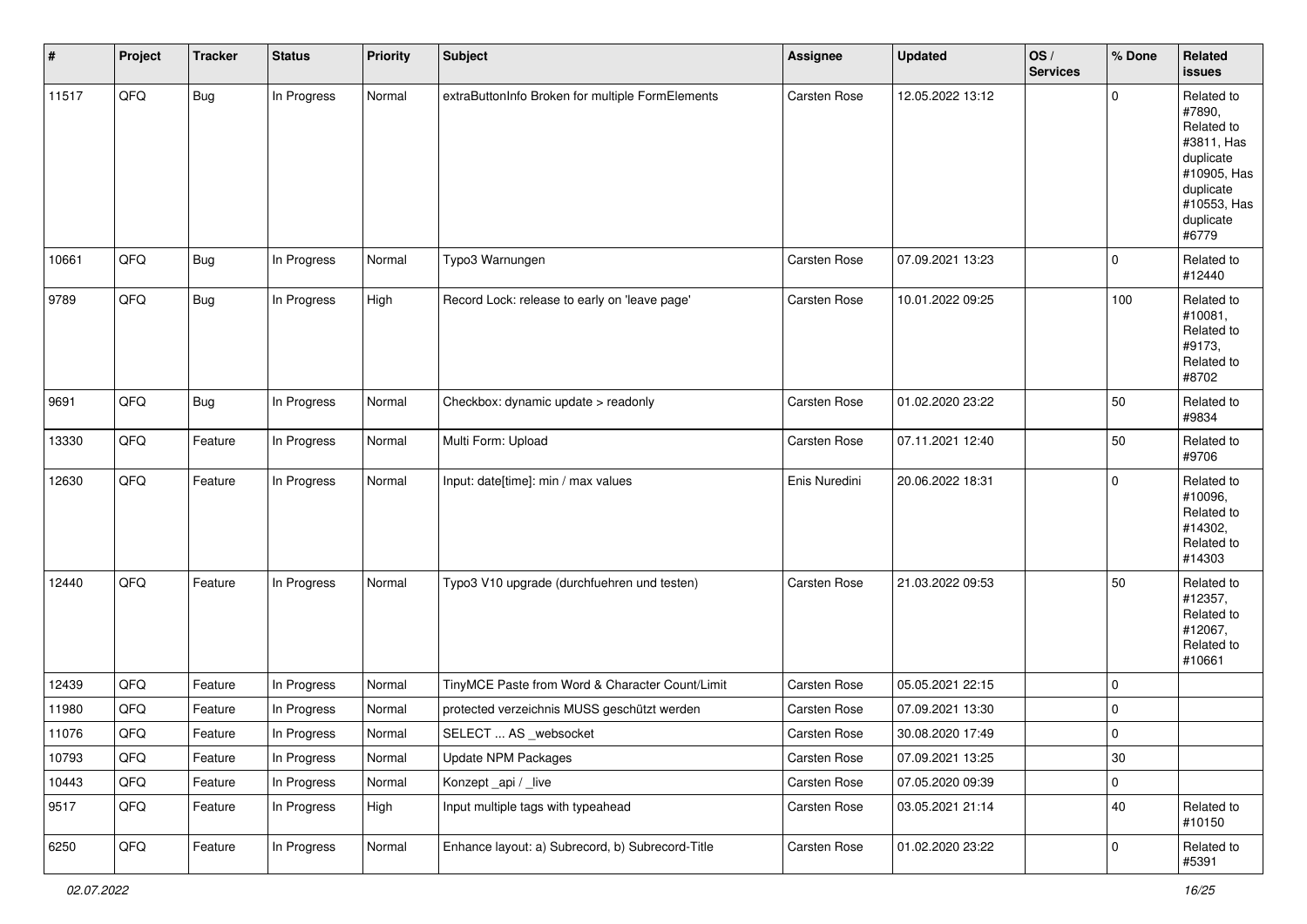| #     | Project | <b>Tracker</b> | <b>Status</b>              | <b>Priority</b> | <b>Subject</b>                                                                       | <b>Assignee</b>     | <b>Updated</b>   | OS/<br><b>Services</b> | % Done      | Related<br><b>issues</b>                    |
|-------|---------|----------------|----------------------------|-----------------|--------------------------------------------------------------------------------------|---------------------|------------------|------------------------|-------------|---------------------------------------------|
| 5695  | QFQ     | Feature        | In Progress                | Normal          | Multiform                                                                            | Carsten Rose        | 02.01.2021 18:38 |                        | $\mathbf 0$ |                                             |
| 4194  | QFQ     | Feature        | In Progress                | Normal          | Bootstrap 4 ist jetzt offiziel                                                       |                     | 03.05.2021 20:47 |                        | $\Omega$    | Related to<br>#10114                        |
| 13566 | QFQ     | Feature        | Ready to sync<br>(develop) | Normal          | Delete config-example.gfg.php file                                                   | Carsten Rose        | 23.12.2021 09:25 |                        | $\mathbf 0$ |                                             |
| 13767 | QFQ     | Bug            | Feedback                   | Normal          | date/time-picker: required shows up/down button orange                               | Enis Nuredini       | 16.05.2022 23:16 |                        | $\mathbf 0$ |                                             |
| 12546 | QFQ     | <b>Bug</b>     | Feedback                   | Normal          | Branch 'Development' - Unit Tests mit dirty workaround<br>angepasst                  | <b>Carsten Rose</b> | 19.03.2022 17:48 |                        | $\Omega$    |                                             |
| 11630 | QFQ     | <b>Bug</b>     | Feedback                   | High            | Bitte check ob CALL() in 20.11.0 noch so funktioniert wie in<br>20.4.1               | Enis Nuredini       | 28.05.2022 13:45 |                        | $\Omega$    | Related to<br>#11325                        |
| 11347 | QFQ     | <b>Bug</b>     | Feedback                   | Normal          | If Bedingungen funktionieren nicht korrekt                                           | Christoph Fuchs     | 21.03.2021 20:37 |                        | $\mathbf 0$ |                                             |
| 9898  | QFQ     | Bug            | Feedback                   | Normal          | Formular trotz Timeout gespeichert                                                   | Benjamin Baer       | 01.02.2020 15:56 |                        | $\mathbf 0$ |                                             |
| 9535  | QFQ     | <b>Bug</b>     | Feedback                   | Normal          | Report:  AS '_vertical' - column to wide - vertical >> rot45,<br>rot90               | Benjamin Baer       | 01.02.2020 15:56 |                        | $\mathbf 0$ |                                             |
| 8316  | QFQ     | Bug            | Feedback                   | Normal          | Documentation/Behaviour for Nested Queries and<br>Record-Store confusing             | Nicola Chiapolini   | 20.11.2019 09:14 |                        | $\mathbf 0$ |                                             |
| 13572 | QFQ     | Feature        | Feedback                   | Normal          | Form Load: misleading error message on trying to load non<br>existent primary record | Enis Nuredini       | 16.05.2022 23:16 |                        | 100         |                                             |
| 12584 | QFQ     | Feature        | Feedback                   | Normal          | T3 v10 migration script: replace alias-patterns (v11)                                | Carsten Rose        | 28.05.2022 11:12 |                        | 100         |                                             |
| 10782 | QFQ     | Feature        | Feedback                   | Normal          | Tiny MCE: Image Upload                                                               | Enis Nuredini       | 16.05.2022 23:16 |                        | $\Omega$    | Related to<br>#12452                        |
| 10124 | QFQ     | Feature        | Feedback                   | Normal          | qfq AAI-Login                                                                        | Karin Niffeler      | 07.05.2020 09:36 |                        | $\mathbf 0$ |                                             |
| 9548  | QFQ     | Feature        | Feedback                   | High            | FormElement: Pattern mismatch - optional report only on<br>focus lost                | Benjamin Baer       | 03.05.2021 21:14 |                        | $\mathbf 0$ |                                             |
| 9052  | QFQ     | Feature        | Feedback                   | High            | Report: CodeMirror with SQL Syntax Highlight in FE                                   | Enis Nuredini       | 08.06.2022 10:25 |                        | $\mathbf 0$ |                                             |
| 5894  | QFQ     | Feature        | Feedback                   | Normal          | Typeahead in Report: show/hide rows dynamically                                      | <b>Carsten Rose</b> | 18.02.2022 08:50 |                        | $\Omega$    | Related to<br>#5893.<br>Related to<br>#5885 |
| 9669  | QFQ     | Bug            | Some day<br>maybe          | Normal          | Checkbox / Template Group: radio/checkbox visible broken<br>after 'add'              | <b>Carsten Rose</b> | 16.06.2021 13:47 |                        | $\Omega$    | Related to<br>#8091                         |
| 9281  | QFQ     | Bug            | Some day<br>maybe          | Normal          | Allow STRICT_TRANS_TABLES                                                            | <b>Carsten Rose</b> | 02.01.2021 18:43 |                        | $\Omega$    |                                             |
| 9126  | QFQ     | <b>Bug</b>     | Some day<br>maybe          | Normal          | hidden Form elements are present in page source                                      |                     | 02.01.2021 18:41 |                        | $\Omega$    |                                             |
| 9024  | QFQ     | <b>Bug</b>     | Some day<br>maybe          | Normal          | QFQ Einarbeitung                                                                     |                     | 01.02.2020 15:56 |                        | $\Omega$    |                                             |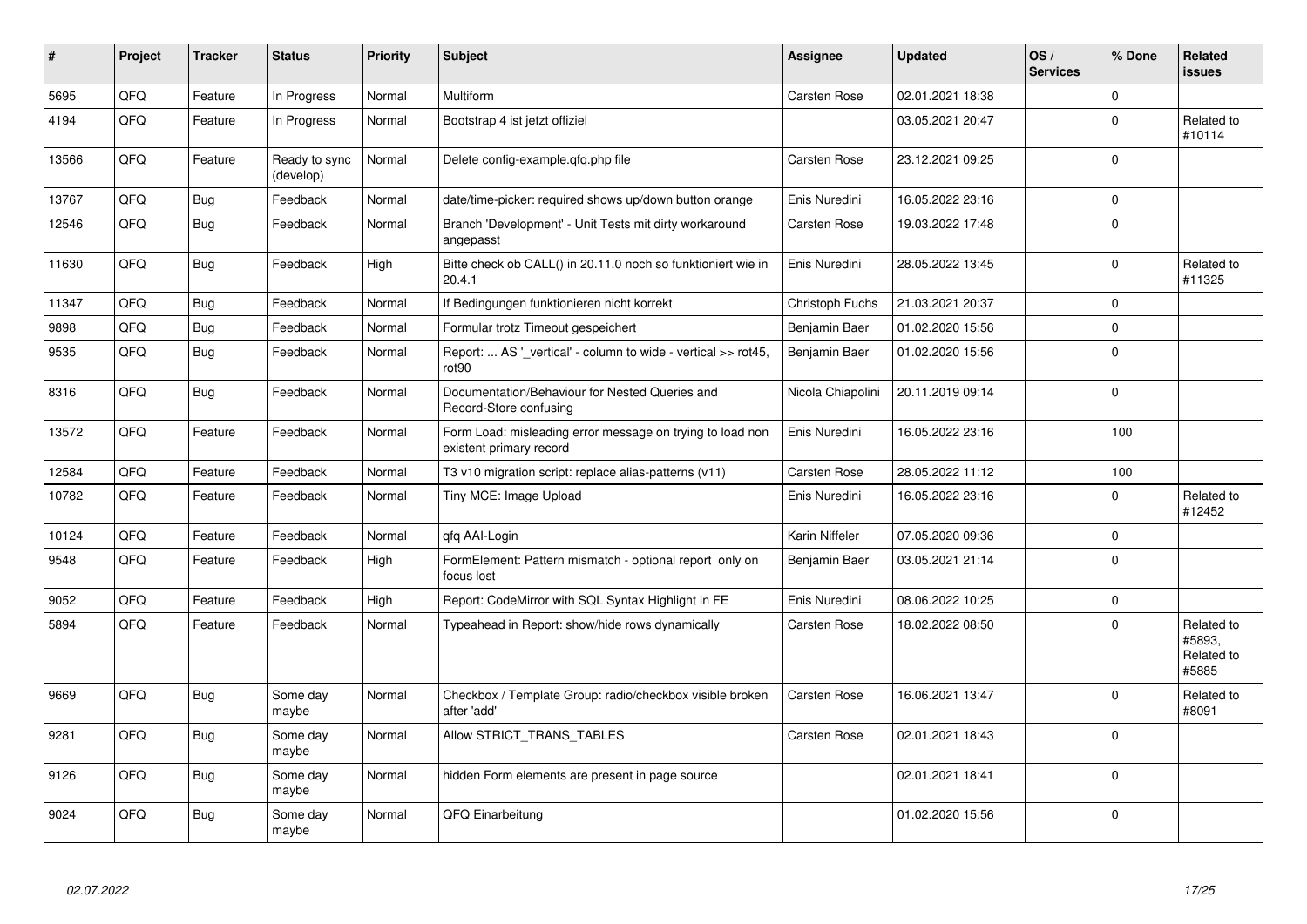| #    | Project | <b>Tracker</b> | <b>Status</b>     | <b>Priority</b> | <b>Subject</b>                                                                                                       | Assignee            | <b>Updated</b>   | OS/<br><b>Services</b> | % Done      | Related<br>issues                              |
|------|---------|----------------|-------------------|-----------------|----------------------------------------------------------------------------------------------------------------------|---------------------|------------------|------------------------|-------------|------------------------------------------------|
| 9020 | QFQ     | Bug            | Some day<br>maybe | Normal          | radio mit buttonClass und dynamicUpdate lassen sich nicht<br>kombinieren                                             |                     | 11.12.2019 16:01 |                        | $\Omega$    |                                                |
| 8106 | QFQ     | <b>Bug</b>     | Some day<br>maybe | Normal          | Dynamic Update: Feld kann nicht auf empty zurückgesetzt<br>werden                                                    | <b>Carsten Rose</b> | 11.12.2019 16:01 |                        | $\mathbf 0$ |                                                |
| 7456 | QFQ     | <b>Bug</b>     | Some day<br>maybe | Low             | Todos in Code: solve or make ticket                                                                                  | <b>Carsten Rose</b> | 16.09.2021 15:10 |                        | $\Omega$    |                                                |
| 7402 | QFQ     | <b>Bug</b>     | Some day<br>maybe | Normal          | thumbnail cache: outdated picture when permission denied<br>and permission resolved.                                 |                     | 01.02.2020 23:20 |                        | $\mathbf 0$ |                                                |
| 7281 | QFQ     | Bug            | Some day<br>maybe | Normal          | Subrecords: on large screen separator line too short                                                                 |                     | 01.02.2020 23:19 |                        | $\mathbf 0$ |                                                |
| 7101 | QFQ     | Bug            | Some day<br>maybe | Normal          | 'form' in SIP and 'report' - breaks                                                                                  |                     | 01.02.2020 23:20 |                        | $\mathbf 0$ |                                                |
| 5991 | QFQ     | Bug            | Some day<br>maybe | Normal          | URLs with ' ' or long parameter are problematic                                                                      | Carsten Rose        | 01.02.2020 23:19 |                        | $\mathbf 0$ |                                                |
| 5877 | QFQ     | <b>Bug</b>     | Some day<br>maybe | Normal          | FE.type=note:bsColumn strange behaviour                                                                              |                     | 01.02.2020 23:19 |                        | $\Omega$    |                                                |
| 5768 | QFQ     | Bug            | Some day<br>maybe | Normal          | '{{pageLanguage:T}}' missing if QFQ is called via api                                                                | <b>Carsten Rose</b> | 01.02.2020 23:19 |                        | $\mathbf 0$ |                                                |
| 5706 | QFQ     | <b>Bug</b>     | Some day<br>maybe | Normal          | upload: fileDestination needs to be sanatized                                                                        | Carsten Rose        | 01.02.2020 23:19 |                        | $\mathbf 0$ |                                                |
| 5557 | QFQ     | <b>Bug</b>     | Some day<br>maybe | Normal          | Form load: STORE_RECORD filled, but should be empty                                                                  | Carsten Rose        | 01.02.2020 23:19 |                        | $\mathbf 0$ |                                                |
| 5021 | QFQ     | Bug            | Some day<br>maybe | Normal          | FE.typ=extra - during save displays error 'datum2' already<br>filled in STORE_SIP - the value is stored nevertheless | <b>Carsten Rose</b> | 01.02.2020 23:19 |                        | $\mathbf 0$ | Related to<br>#3875                            |
| 4771 | QFQ     | <b>Bug</b>     | Some day<br>maybe | Normal          | qfq: select-down-values empty after save (edit-form for<br>program administrators)                                   | <b>Carsten Rose</b> | 01.02.2020 23:20 |                        | $\mathbf 0$ | Related to<br>#4549, Has<br>duplicate<br>#4282 |
| 4659 | QFQ     | <b>Bug</b>     | Some day<br>maybe | Normal          | infoButtonExtra                                                                                                      | Carsten Rose        | 01.02.2020 23:20 |                        | $\Omega$    |                                                |
| 4651 | QFQ     | Bug            | Some day<br>maybe | Normal          | "Loading document" Modal wird angezeigt bei uzhcd type=2<br>Ansicht                                                  | <b>Carsten Rose</b> | 01.02.2020 23:20 |                        | $\mathbf 0$ |                                                |
| 4583 | QFQ     | <b>Bug</b>     | Some day<br>maybe | Normal          | Dynamic Update bei TypeAhead Feldern                                                                                 | Carsten Rose        | 01.02.2020 23:19 |                        | $\mathbf 0$ |                                                |
| 4549 | QFQ     | <b>Bug</b>     | Some day<br>maybe | Normal          | TemplateGroups: FE.type SELECT loose selected value<br>after save                                                    | Carsten Rose        | 01.02.2020 23:20 |                        | $\mathbf 0$ | Related to<br>#4548,<br>Related to<br>#4771    |
| 4546 | QFQ     | <b>Bug</b>     | Some day<br>maybe | Normal          | NH: SIP storage is destroyed                                                                                         |                     | 01.02.2020 23:20 |                        | $\mathbf 0$ |                                                |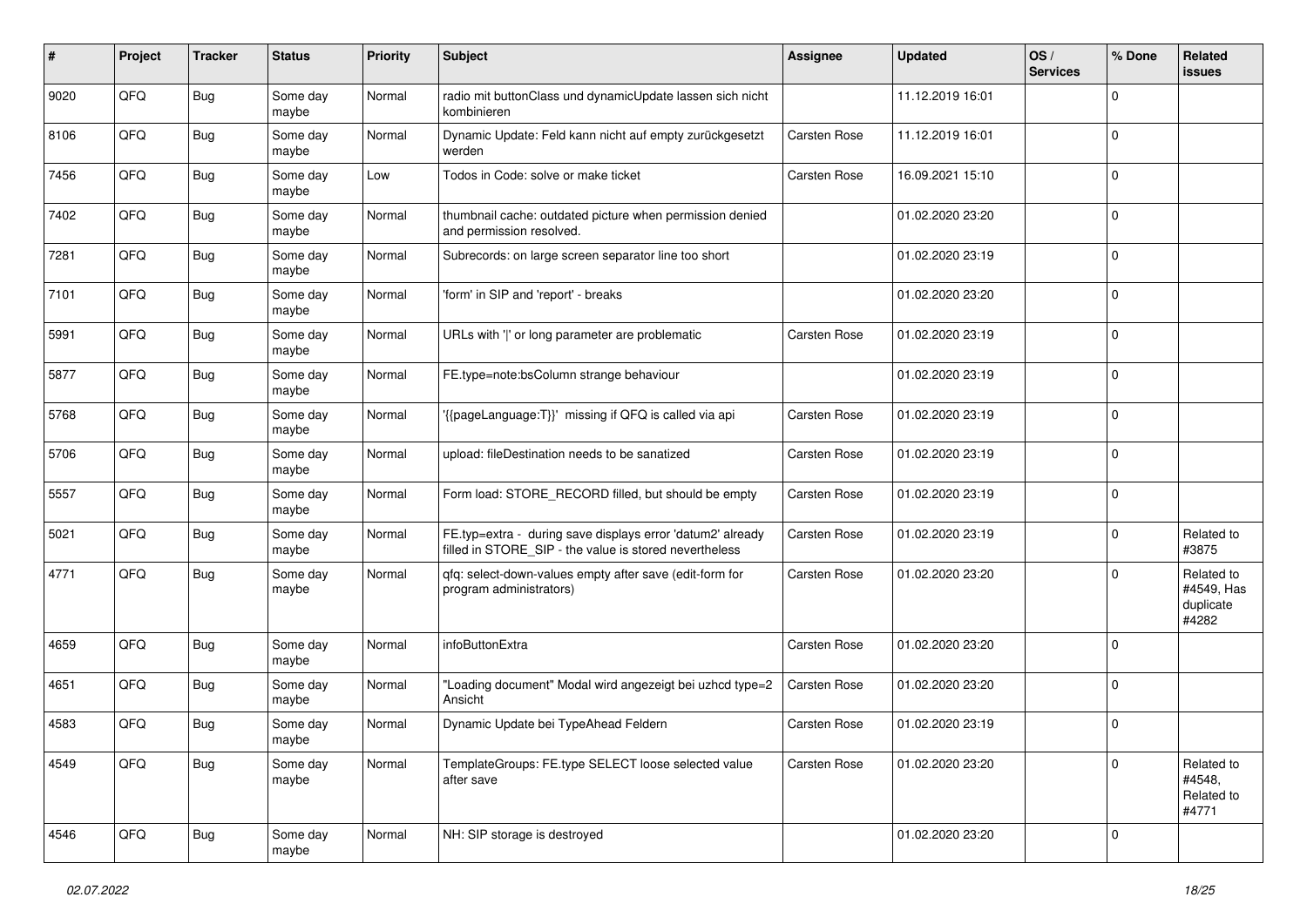| #    | Project | <b>Tracker</b> | <b>Status</b>     | <b>Priority</b> | <b>Subject</b>                                                                                                                                           | Assignee       | <b>Updated</b>   | OS/<br><b>Services</b> | % Done   | Related<br><b>issues</b> |
|------|---------|----------------|-------------------|-----------------|----------------------------------------------------------------------------------------------------------------------------------------------------------|----------------|------------------|------------------------|----------|--------------------------|
| 4528 | QFQ     | Bug            | Some day<br>maybe | Normal          | extraButtonLock mit SQLAhead Bug                                                                                                                         | Carsten Rose   | 01.02.2020 23:19 |                        | $\Omega$ |                          |
| 4454 | QFQ     | <b>Bug</b>     | Some day<br>maybe | Normal          | Required Elements: multiple elements in a row - whole row<br>marked if only one input is empty.                                                          | Benjamin Baer  | 01.02.2020 23:20 |                        | $\Omega$ |                          |
| 4441 | QFQ     | Bug            | Some day<br>maybe | Normal          | \$ SERVER Vars sollten nur aus dem Store genommen<br>werden - Code entsprechend anpassen.                                                                |                | 11.12.2019 16:02 |                        | $\Omega$ |                          |
| 4398 | QFQ     | Bug            | Some day<br>maybe | Normal          | Typeahead: mouse click in a prefilled input opens a single<br>item dropdown with the current value - click on it seems to<br>set the value, not the key. | Benjamin Baer  | 01.02.2020 23:20 |                        | $\Omega$ | Related to<br>#4457      |
| 4328 | QFQ     | Bug            | Some day<br>maybe | Normal          | Error Message: Show FE name/number on problems in FE                                                                                                     | Carsten Rose   | 01.02.2020 23:20 |                        | $\Omega$ |                          |
| 4293 | QFQ     | <b>Bug</b>     | Some day<br>maybe | Normal          | Download broken if token 'd:' is missing - but no error<br>message                                                                                       | Carsten Rose   | 11.12.2019 16:03 |                        | $\Omega$ | Related to<br>#7514      |
| 4279 | QFQ     | <b>Bug</b>     | Some day<br>maybe | High            | config.linkVars lost                                                                                                                                     | Carsten Rose   | 03.05.2021 21:14 |                        | $\Omega$ |                          |
| 4138 | QFQ     | Bug            | Some day<br>maybe | Normal          | style fehlt                                                                                                                                              |                | 11.12.2019 16:03 |                        | $\Omega$ |                          |
| 4122 | QFQ     | Bug            | Some day<br>maybe | Normal          | file: Render Mode hat keinen Effekt                                                                                                                      |                | 11.12.2019 16:03 |                        | $\Omega$ |                          |
| 4092 | QFQ     | <b>Bug</b>     | Some day<br>maybe | Normal          | 1) Logging verbessern wann welches FE warum ausgefuehrt<br>wird, 2) Documentation: Best Practice Template Group                                          | Carsten Rose   | 01.02.2020 23:19 |                        | $\Omega$ | Related to<br>#3504      |
| 4008 | QFQ     | <b>Bug</b>     | Some day<br>maybe | Normal          | FormElemen.type=sendmail: wrong 'TO' if 'real<br>name <rea@mail.to>' is used</rea@mail.to>                                                               | Carsten Rose   | 11.12.2019 16:03 |                        | $\Omega$ |                          |
| 3895 | QFQ     | Bug            | Some day<br>maybe | Normal          | typeahead pedantic: on lehrkredit Idap webpass - if only one<br>person is in dropdown, such person can't be selected                                     | Carsten Rose   | 11.12.2019 16:03 |                        | $\Omega$ |                          |
| 3882 | QFQ     | <b>Bug</b>     | Some day<br>maybe | Normal          | templateGroup: disable 'add' if limit is reached - funktioniert<br>nicht wenn bereits records existierten                                                | Carsten Rose   | 11.12.2019 16:03 |                        | $\Omega$ |                          |
| 3811 | QFQ     | Bug            | Some day<br>maybe | Normal          | Dynamic Update: extraButtonInfo - Text aktualisieren                                                                                                     | Carsten Rose   | 11.12.2019 16:03 |                        | $\Omega$ | Related to<br>#11517     |
| 3750 | QFQ     | <b>Bug</b>     | Some day<br>maybe | Normal          | FE in a row: if one violates check, all are red                                                                                                          | Carsten Rose   | 11.12.2019 16:03 |                        | $\Omega$ |                          |
| 3682 | QFQ     | Bug            | Some day<br>maybe | Normal          | Dynamic update: Radio buttons                                                                                                                            | Carsten Rose   | 11.12.2019 16:02 |                        | $\Omega$ |                          |
| 3613 | QFQ     | <b>Bug</b>     | Some day<br>maybe | Normal          | note /note unchecked -> note div (col-md) wird weiterhin<br>gerendert                                                                                    | Elias Villiger | 01.02.2020 23:19 |                        | 100      |                          |
| 3588 | QFQ     | <b>Bug</b>     | Some day<br>maybe | Normal          | templateGroup: versteckte Elemente werden weiterhin<br>gespeichert.                                                                                      | Carsten Rose   | 11.12.2019 16:02 |                        | $\Omega$ |                          |
| 3570 | QFQ     | <b>Bug</b>     | Some day<br>maybe | High            | Formular mit prmitnew permitEdit=Always wird nicht<br>aufgerufen (ist leer)                                                                              | Carsten Rose   | 03.05.2021 21:14 |                        | $\Omega$ |                          |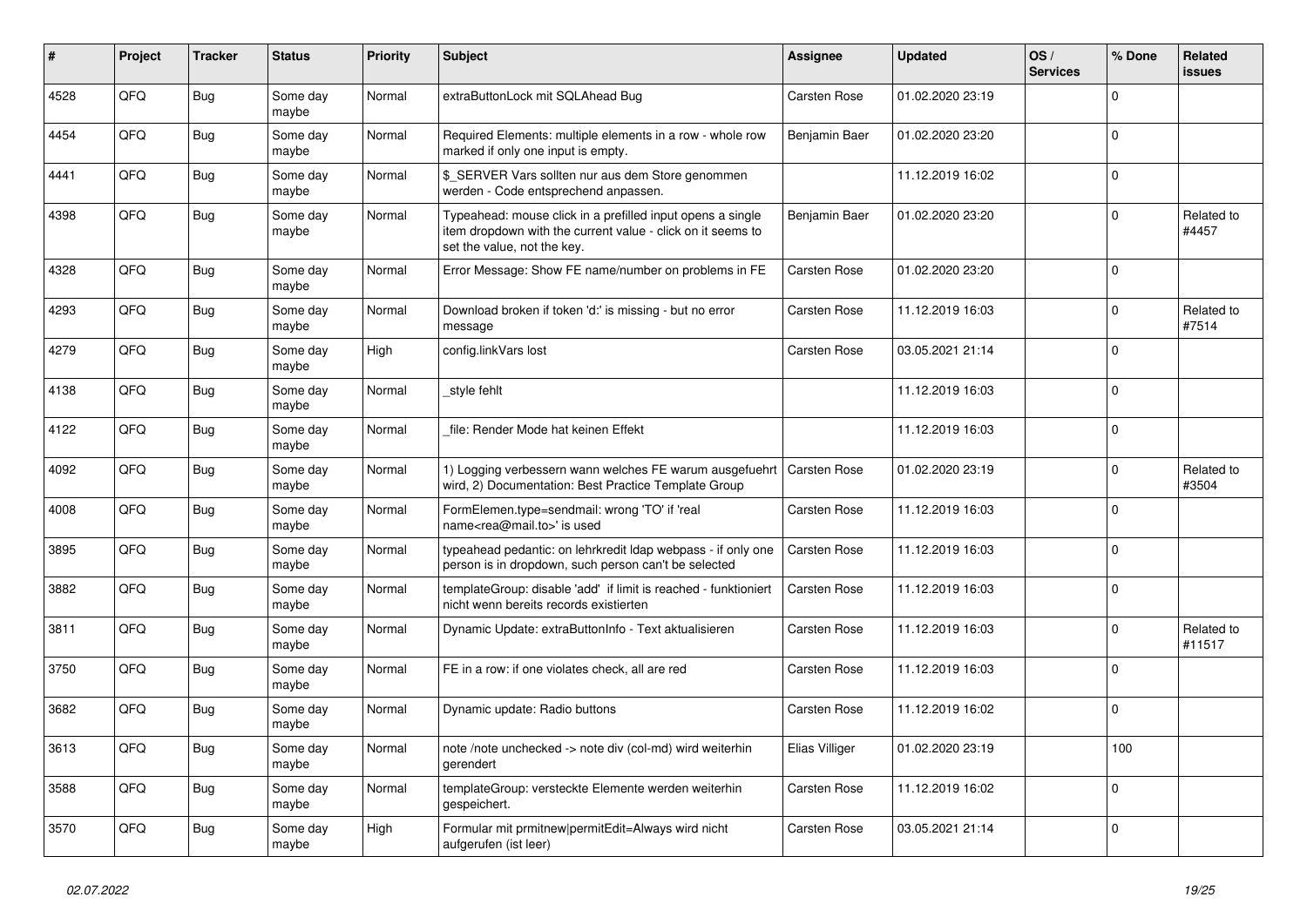| #     | Project | <b>Tracker</b> | <b>Status</b>     | <b>Priority</b> | <b>Subject</b>                                                                                                                | <b>Assignee</b>     | <b>Updated</b>   | OS/<br><b>Services</b> | % Done       | Related<br><b>issues</b>                                              |
|-------|---------|----------------|-------------------|-----------------|-------------------------------------------------------------------------------------------------------------------------------|---------------------|------------------|------------------------|--------------|-----------------------------------------------------------------------|
| 3349  | QFQ     | <b>Bug</b>     | Some day<br>maybe | Normal          | config.qfq.ini: a) vertraegt keine '=' im Value (z.B. Passwort),<br>b) Values sollten in ticks einschliessbar sein (spaces, ) | Carsten Rose        | 11.12.2019 16:02 |                        | $\Omega$     |                                                                       |
| 3130  | QFQ     | <b>Bug</b>     | Some day<br>maybe | Normal          | Debug Info's nicht korrekt nach 'New > Save'.                                                                                 | <b>Carsten Rose</b> | 11.12.2019 16:03 |                        | $\mathbf 0$  | Related to<br>#3253                                                   |
| 3109  | QFQ     | <b>Bug</b>     | Some day<br>maybe | High            | RealUrl: Links werden nicht korrekt gerendert                                                                                 | Carsten Rose        | 03.05.2021 21:14 |                        | $\mathbf 0$  |                                                                       |
| 3061  | QFQ     | <b>Bug</b>     | Some day<br>maybe | High            | winstitute: mysql connection durcheinander - nmhp17<br>(ag7)/QFQ arbeitet mit DB/Tabellen von biostat.                        | Carsten Rose        | 03.05.2021 21:14 |                        | $\Omega$     |                                                                       |
| 2643  | QFQ     | Bug            | Some day<br>maybe | Normal          | Zend / PHP Webinars anschauen                                                                                                 | Carsten Rose        | 01.02.2020 15:56 |                        | $\mathbf 0$  |                                                                       |
| 2063  | QFQ     | <b>Bug</b>     | Some day<br>maybe | Normal          | Pills auf 'inaktiv' setzen falls keine Element auf dem Pill<br>sichtbar sind.                                                 | Benjamin Baer       | 11.12.2019 16:03 |                        | $\Omega$     | Related to<br>#3752                                                   |
| 13608 | QFQ     | Feature        | Some day<br>maybe | Normal          | Automatic Browser Language Redirect                                                                                           | Enis Nuredini       | 17.06.2022 08:35 |                        | $\mathbf 0$  |                                                                       |
| 12611 | QFQ     | Feature        | Some day<br>maybe | Normal          | Refactoring: Bootstrap with Lazy Loading                                                                                      | <b>Carsten Rose</b> | 08.06.2022 10:37 |                        | $\Omega$     | Related to<br>#12490,<br>Related to<br>#10013,<br>Related to<br>#7732 |
| 12337 | QFQ     | Feature        | Some day<br>maybe | Normal          | Database.php: better caching                                                                                                  | Carsten Rose        | 16.09.2021 15:10 |                        | $\mathbf{0}$ |                                                                       |
| 12315 | QFQ     | Feature        | Some day<br>maybe | Normal          | Form History (Diffs) / Backups                                                                                                | Carsten Rose        | 16.09.2021 15:10 |                        | $\mathbf 0$  |                                                                       |
| 11323 | QFQ     | Feature        | Some day<br>maybe | Normal          | Report Frontend Editor Modal + Codemirror                                                                                     | <b>Carsten Rose</b> | 16.09.2021 15:10 |                        | $\mathbf 0$  | Related to<br>#11036                                                  |
| 11322 | QFQ     | Feature        | Some day<br>maybe | Normal          | Form Element JSON - (multiline parameter field)                                                                               | Carsten Rose        | 16.09.2021 15:10 |                        | $\Omega$     |                                                                       |
| 11217 | QFQ     | Feature        | Some day<br>maybe | Normal          | <b>Extend Script Functionality</b>                                                                                            | <b>Carsten Rose</b> | 16.09.2021 15:10 |                        | $\Omega$     |                                                                       |
| 11036 | QFQ     | Feature        | Some day<br>maybe | Normal          | inline report editor permissions                                                                                              | Carsten Rose        | 16.09.2021 15:09 |                        | $\mathbf 0$  | Related to<br>#11323                                                  |
| 10745 | QFQ     | Feature        | Some day<br>maybe | Normal          | Tablesorter Excel Export                                                                                                      | Carsten Rose        | 16.09.2021 15:09 |                        | $\Omega$     |                                                                       |
| 10738 | QFQ     | Feature        | Some day<br>maybe | Normal          | CORS headers for external API requests                                                                                        |                     | 10.06.2020 14:00 |                        | $\mathbf 0$  |                                                                       |
| 10716 | QFQ     | Feature        | Some day<br>maybe | Normal          | Business Logic mit Externen Skripten                                                                                          | Carsten Rose        | 16.09.2021 15:10 |                        | $\mathbf 0$  | Related to<br>#10713,<br>Related to<br>#8217                          |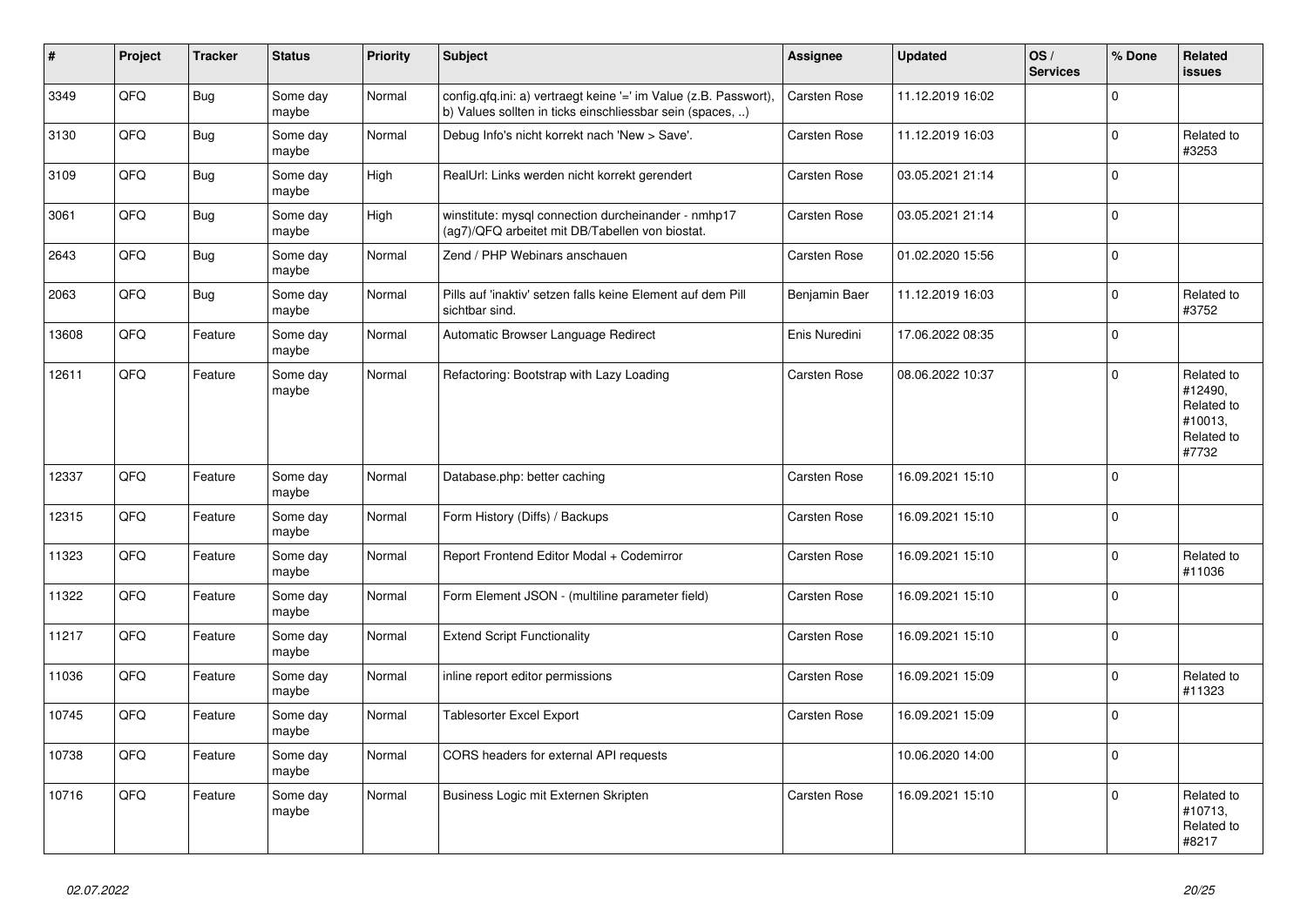| $\sharp$ | Project | <b>Tracker</b> | <b>Status</b>     | Priority | <b>Subject</b>                                     | <b>Assignee</b>     | <b>Updated</b>   | OS/<br><b>Services</b> | % Done      | Related<br>issues                                                      |
|----------|---------|----------------|-------------------|----------|----------------------------------------------------|---------------------|------------------|------------------------|-------------|------------------------------------------------------------------------|
| 10116    | QFQ     | Feature        | Some day<br>maybe | Normal   | TypeAhead: Tag - show inside 'input' element       | Carsten Rose        | 16.09.2021 15:09 |                        | $\Omega$    |                                                                        |
| 10095    | QFQ     | Feature        | Some day<br>maybe | Normal   | Generic Gitlab Integration into QFQ                | Carsten Rose        | 16.09.2021 15:10 |                        | $\mathbf 0$ |                                                                        |
| 10013    | QFQ     | Feature        | Some day<br>maybe | Normal   | FE.typ=editor: CodeMirror                          | Carsten Rose        | 08.06.2022 10:37 |                        | $\pmb{0}$   | Related to<br>#12611,<br>Related to<br>#12490,<br>Related to<br>#7732  |
| 9704     | QFQ     | Feature        | Some day<br>maybe | Normal   | Thumbnails Generieren beim Splitten von PDF Files  | <b>Carsten Rose</b> | 11.12.2019 16:01 |                        | $\mathbf 0$ |                                                                        |
| 9579     | QFQ     | Feature        | Some day<br>maybe | Normal   | Multiform with Process Row                         | Carsten Rose        | 11.12.2019 16:01 |                        | $\mathbf 0$ |                                                                        |
| 9130     | QFQ     | Feature        | Some day<br>maybe | Normal   | tablesorter: Automatic Row numbering / Zeilenummer | Benjamin Baer       | 01.02.2020 23:22 |                        | 0           |                                                                        |
| 8894     | QFQ     | Feature        | Some day<br>maybe | Normal   | Documentation Tags Usable in QFQ Application       | Carsten Rose        | 11.12.2019 16:01 |                        | $\mathbf 0$ |                                                                        |
| 8892     | QFQ     | Feature        | Some day<br>maybe | Normal   | Display and Edit SQL Comments in Form Editor       | Carsten Rose        | 11.12.2019 16:01 |                        | $\pmb{0}$   |                                                                        |
| 8586     | QFQ     | Feature        | Some day<br>maybe | Normal   | QFQ: Enhance Error message for 'record not found'  | Carsten Rose        | 16.09.2021 15:10 |                        | $\mathbf 0$ |                                                                        |
| 8522     | QFQ     | Feature        | Some day<br>maybe | Normal   | build QFQ - npm warnings                           | Benjamin Baer       | 01.02.2020 23:19 |                        | 50          |                                                                        |
| 8520     | QFQ     | Feature        | Some day<br>maybe | Normal   | Bring QFQ to Composer                              | Carsten Rose        | 16.09.2021 15:10 |                        | 0           |                                                                        |
| 8101     | QFQ     | Feature        | Some day<br>maybe | Normal   | Password hash: support further hashing methods     | Carsten Rose        | 16.09.2021 15:10 |                        | $\pmb{0}$   |                                                                        |
| 8056     | QFQ     | Feature        | Some day<br>maybe | Normal   | Termin Organisation (Reservation)                  |                     | 01.02.2020 23:19 |                        | $\pmb{0}$   | Related to<br>#8658                                                    |
| 7921     | QFQ     | Feature        | Some day<br>maybe | Normal   | Rest API Export: URL kuerzer machen                |                     | 01.02.2020 23:19 |                        | $\mathbf 0$ |                                                                        |
| 7732     | QFQ     | Feature        | Some day<br>maybe | Normal   | Javascript: Lazy Loading der add on libs           | Benjamin Baer       | 08.06.2022 10:38 |                        | $\Omega$    | Related to<br>#12611,<br>Related to<br>#12490,<br>Related to<br>#10013 |
| 7453     | QFQ     | Feature        | Some day<br>maybe | Normal   | import / export forms QFQ                          | Carsten Rose        | 16.09.2021 15:10 |                        | $\mathbf 0$ |                                                                        |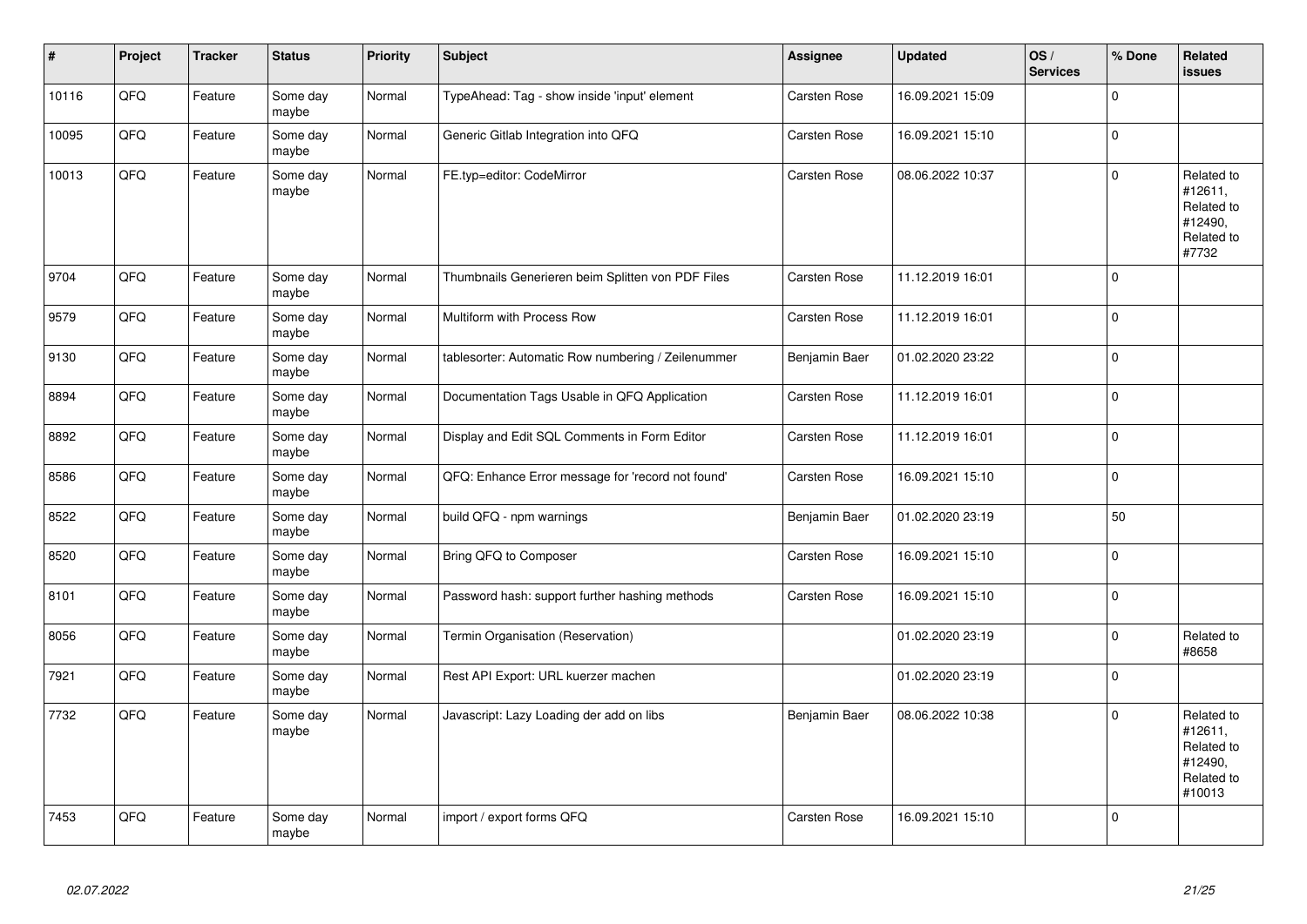| #    | Project | <b>Tracker</b> | <b>Status</b>     | <b>Priority</b> | Subject                                                                                        | <b>Assignee</b>     | <b>Updated</b>   | OS/<br><b>Services</b> | % Done      | Related<br><b>issues</b> |
|------|---------|----------------|-------------------|-----------------|------------------------------------------------------------------------------------------------|---------------------|------------------|------------------------|-------------|--------------------------|
| 7452 | QFQ     | Feature        | Some day<br>maybe | Normal          | automate deployment new QFQ version                                                            | <b>Carsten Rose</b> | 16.09.2021 15:10 |                        | $\mathbf 0$ |                          |
| 7336 | QFQ     | Feature        | Some day<br>maybe | Normal          | PDF Upload: disallow PDFs with specific Meta information                                       | <b>Carsten Rose</b> | 11.12.2019 16:01 |                        | $\mathbf 0$ |                          |
| 7278 | QFQ     | Feature        | Some day<br>maybe | Normal          | Form: Wert vordefinieren der immer gesetzt wird                                                |                     | 02.05.2021 09:27 |                        | $\mathbf 0$ |                          |
| 7229 | QFQ     | Feature        | Some day<br>maybe | Normal          | New FormElement.type: Button                                                                   |                     | 01.02.2021 12:32 |                        | $\mathbf 0$ |                          |
| 7108 | QFQ     | Feature        | Some day<br>maybe | Normal          | QFQ Wrap Elements                                                                              |                     | 11.12.2019 16:01 |                        | $\pmb{0}$   |                          |
| 7107 | QFQ     | Feature        | Some dav<br>maybe | Normal          | Showcase Registration Tool: Anmeldung / Administration :<br>Liste Anmeldungen / Emaileinaldung | <b>Carsten Rose</b> | 11.12.2019 16:01 |                        | $\mathbf 0$ |                          |
| 7106 | QFQ     | Feature        | Some day<br>maybe | Normal          | Beispiel Nummerierung von Rows in Report                                                       |                     | 11.12.2019 16:01 |                        | $\mathbf 0$ |                          |
| 7105 | QFQ     | Feature        | Some day<br>maybe | Normal          | Beispiel wie man in einer zweiten Tabelle speichert.                                           |                     | 11.12.2019 16:01 |                        | $\Omega$    |                          |
| 7104 | QFQ     | Feature        | Some day<br>maybe | Normal          | Manual: hint about escaping if '\r' appears in mail body                                       |                     | 11.12.2019 16:01 |                        | $\mathbf 0$ |                          |
| 7100 | QFQ     | Feature        | Some dav<br>maybe | Normal          | Download: log access, max downloads, time limit                                                |                     | 01.02.2020 23:19 |                        | $\mathbf 0$ |                          |
| 6992 | QFQ     | Feature        | Some day<br>maybe | Normal          | DB exception: Syntax Highlight                                                                 |                     | 11.12.2019 16:01 |                        | $\mathbf 0$ | Related to<br>#5450      |
| 6972 | QFQ     | Feature        | Some day<br>maybe | Normal          | Fabric Clipboard / cross browser tab                                                           | Benjamin Baer       | 01.02.2020 23:21 |                        | $\mathbf 0$ |                          |
| 6970 | QFQ     | Feature        | Some day<br>maybe | Normal          | tablesorter: default fuer 'sortReset' aendern von 'Ctrl' zu 'Alt'                              | Benjamin Baer       | 01.02.2020 23:21 |                        | $\pmb{0}$   |                          |
| 6715 | QFQ     | Feature        | Some day<br>maybe | Normal          | Code-Refactoring: dbArray vereinheitlichen                                                     | <b>Carsten Rose</b> | 11.12.2019 16:02 |                        | $\mathbf 0$ |                          |
| 6704 | QFQ     | Feature        | Some day<br>maybe | Normal          | Upload Mode: Bilder in Notizen rechts sollen aktuellen<br>Upload repräsentieren.               |                     | 01.02.2020 23:19 |                        | $\mathbf 0$ | Related to<br>#3264      |
| 6515 | QFQ     | Feature        | Some day<br>maybe | Normal          | Formular: Felder dynamisch ein/ausblenden                                                      |                     | 11.12.2019 16:02 |                        | $\mathbf 0$ |                          |
| 6299 | QFQ     | Feature        | Some day<br>maybe | Normal          | Attack detection: log table with invalid SIP access                                            |                     | 11.12.2019 16:02 |                        | $\mathbf 0$ | Related to<br>#3947      |
| 6288 | QFQ     | Feature        | Some day<br>maybe | Normal          | Best Practice: Erklaeren wie man ein Formular ganz in<br>'weiss' erstellen kann                |                     | 11.12.2019 16:02 |                        | $\pmb{0}$   |                          |
| 6084 | QFQ     | Feature        | Some day<br>maybe | Normal          | New escape type: 'D' - convert date                                                            |                     | 01.02.2020 23:19 |                        | $\mathbf 0$ |                          |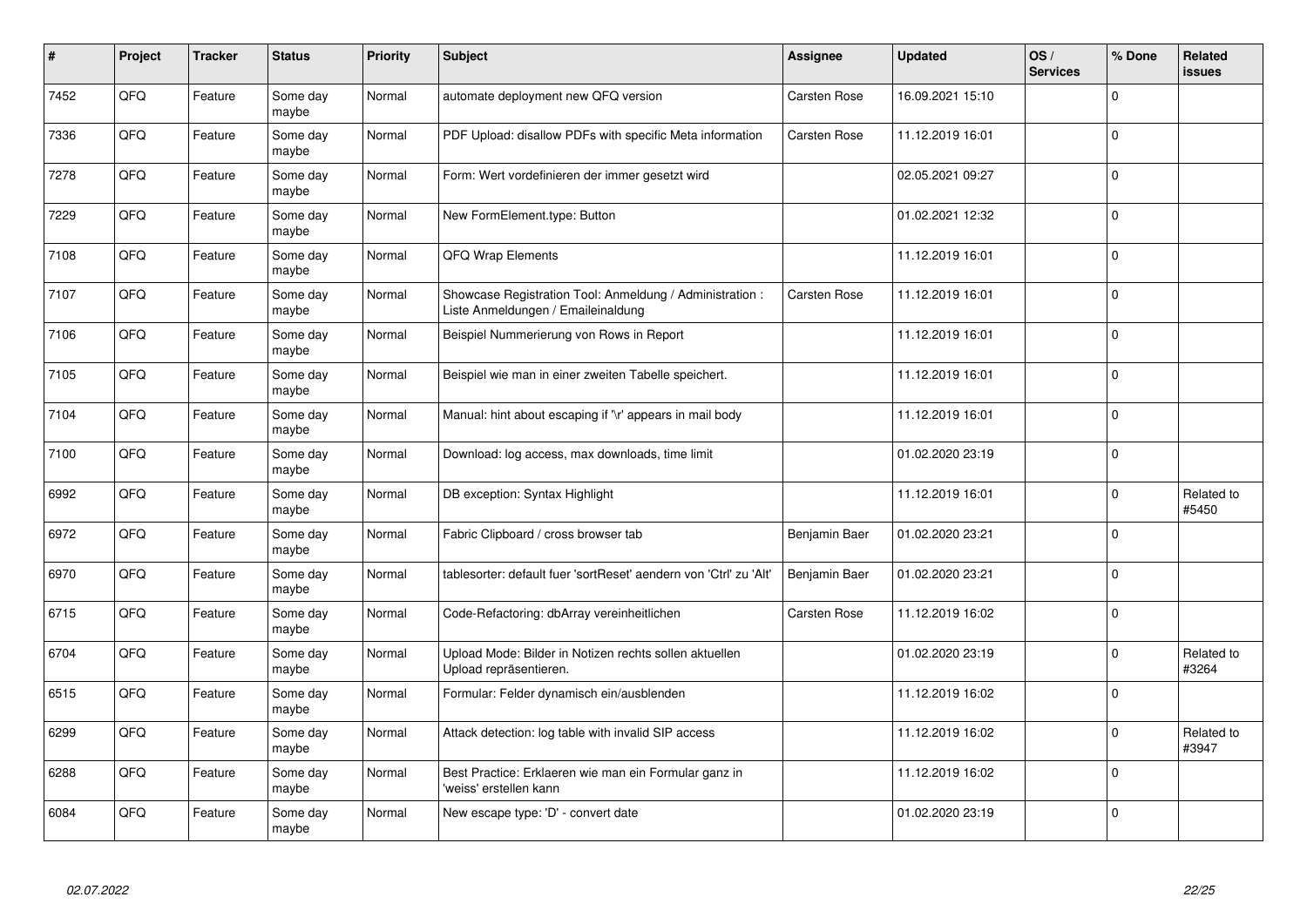| #    | Project | <b>Tracker</b> | <b>Status</b>     | <b>Priority</b> | <b>Subject</b>                                                                    | Assignee      | <b>Updated</b>   | OS/<br><b>Services</b> | % Done      | Related<br>issues                           |
|------|---------|----------------|-------------------|-----------------|-----------------------------------------------------------------------------------|---------------|------------------|------------------------|-------------|---------------------------------------------|
| 6083 | QFQ     | Feature        | Some day<br>maybe | Normal          | Dynamic Update: Value Check via SQL                                               |               | 11.12.2019 16:02 |                        | $\Omega$    |                                             |
| 5983 | QFQ     | Feature        | Some day<br>maybe | Normal          | Form Submit (save & update): normalize date/-time FE                              | Carsten Rose  | 01.02.2020 23:19 |                        | $\Omega$    |                                             |
| 5923 | QFQ     | Feature        | Some day<br>maybe | Normal          | fillStoreSystemBySqlLate                                                          |               | 01.02.2020 23:19 |                        | $\Omega$    |                                             |
| 5895 | QFQ     | Feature        | Some day<br>maybe | Normal          | Tutorial: List of all QFQ Features                                                |               | 01.02.2020 23:19 |                        | $\mathbf 0$ |                                             |
| 5893 | QFQ     | Feature        | Some day<br>maybe | Normal          | Edit on double-click                                                              |               | 01.02.2020 23:19 |                        | $\Omega$    | Related to<br>#5894                         |
| 5892 | QFQ     | Feature        | Some day<br>maybe | Normal          | QFQ should use T3 API to manipulate FE GROUP<br>membership                        |               | 01.02.2020 23:20 |                        | $\Omega$    |                                             |
| 5852 | QFQ     | Feature        | Some day<br>maybe | Normal          | Logging: mail.log / sql.log - im FE anzeigen und via AJAX<br>aktualisieren        | Carsten Rose  | 01.02.2020 23:19 |                        | $\Omega$    | Related to<br>#5885                         |
| 5851 | QFQ     | Feature        | Some day<br>maybe | Normal          | Queue System implementieren: MQTT, RabbitMQ                                       |               | 01.02.2020 23:20 |                        | $\Omega$    | Related to<br>#5715                         |
| 5850 | QFQ     | Feature        | Some day<br>maybe | Normal          | Deployment: In QFQ Doc best practice fuer zeitgemaesses<br>Deployment beschreiben |               | 01.02.2020 23:20 |                        | $\mathbf 0$ |                                             |
| 5805 | QFQ     | Feature        | Some day<br>maybe | Normal          | TypeAHead SQL value instead of key stored                                         |               | 01.02.2020 23:19 |                        | $\Omega$    | Related to<br>#5444                         |
| 5783 | QFQ     | Feature        | Some day<br>maybe | Normal          | <b>BPMN View/Edit</b>                                                             |               | 11.12.2019 16:02 |                        | $\Omega$    |                                             |
| 5665 | QFQ     | Feature        | Some day<br>maybe | Normal          | Versuch das '{{!' nicht mehr noetig ist.                                          | Carsten Rose  | 01.02.2020 23:20 |                        | $\Omega$    | Related to<br>#7432,<br>Related to<br>#7434 |
| 5579 | QFQ     | Feature        | Some day<br>maybe | Normal          | Enhance Doc / Presentation: variable type 'link column type'                      | Carsten Rose  | 01.02.2020 23:19 |                        | $\Omega$    |                                             |
| 5548 | QFQ     | Feature        | Some day<br>maybe | Normal          | 801 Textfiles/Scriptfiles als Thumbnail                                           | Carsten Rose  | 07.03.2022 16:26 |                        | $\Omega$    |                                             |
| 5480 | QFQ     | Feature        | Some day<br>maybe | Normal          | QFQ: Dokumentation mit Screenshots versehen                                       | Carsten Rose  | 01.02.2020 23:20 |                        | $\Omega$    | Related to<br>#9879                         |
| 5455 | QFQ     | Feature        | Some day<br>maybe | Normal          | Mail Redirects grld abhaengig                                                     |               | 01.02.2020 23:20 |                        | $\Omega$    |                                             |
| 5452 | QFQ     | Feature        | Some day<br>maybe | Normal          | Thumbnails from PDF: bad quality                                                  |               | 01.02.2020 23:20 |                        | $\mathbf 0$ |                                             |
| 5428 | QFQ     | Feature        | Some day<br>maybe | Normal          | secure thumbnail: late render on access.                                          | Carsten Rose  | 01.02.2020 23:20 |                        | $\mathbf 0$ |                                             |
| 5389 | QFQ     | Feature        | Some day<br>maybe | Normal          | QFQ Design: Multline label / note                                                 | Benjamin Baer | 01.02.2020 23:19 |                        | $\mathbf 0$ |                                             |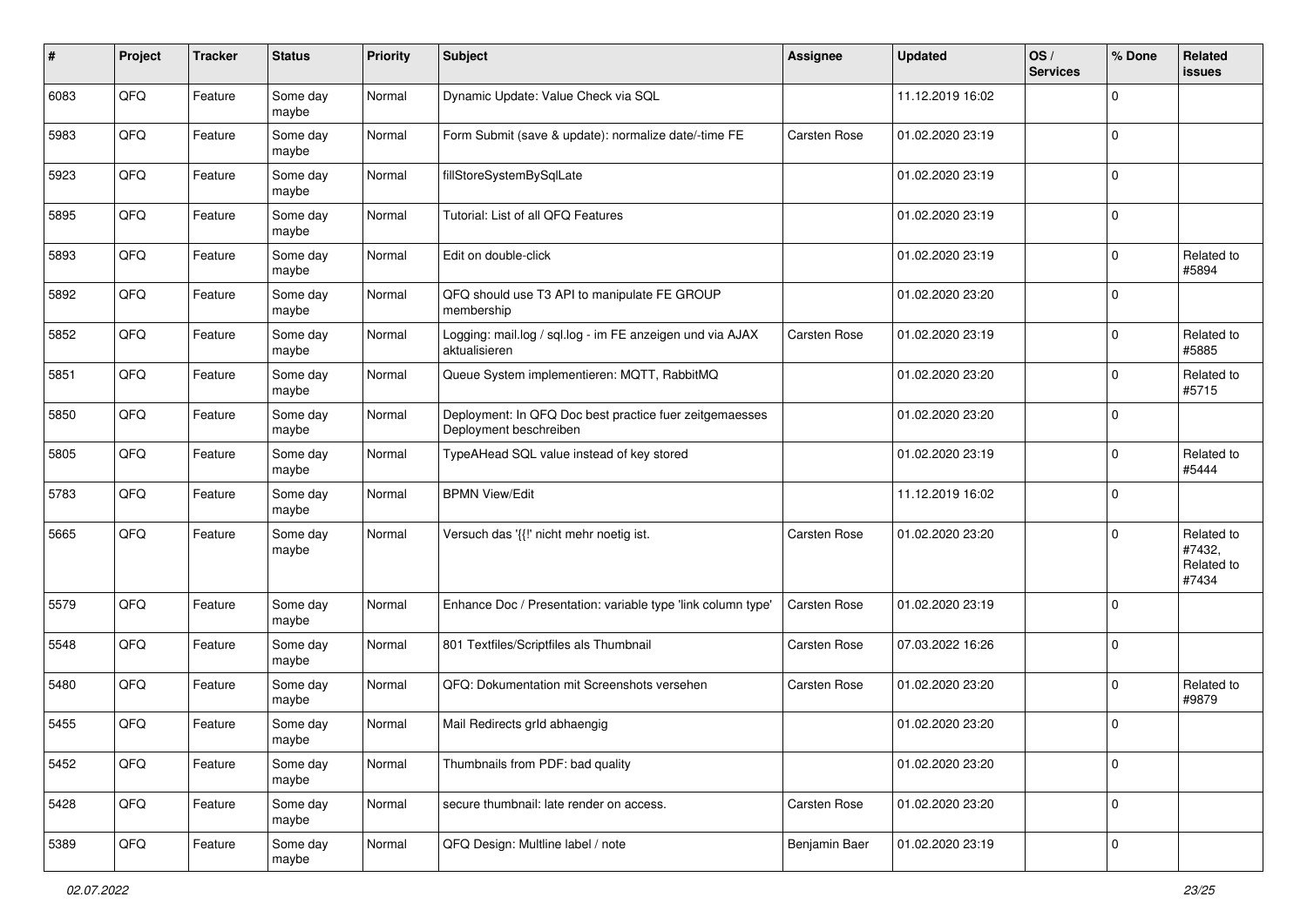| $\pmb{\#}$ | <b>Project</b> | <b>Tracker</b> | <b>Status</b>     | <b>Priority</b> | <b>Subject</b>                                                                                                                                               | Assignee      | <b>Updated</b>   | OS/<br><b>Services</b> | % Done      | Related<br><b>issues</b> |
|------------|----------------|----------------|-------------------|-----------------|--------------------------------------------------------------------------------------------------------------------------------------------------------------|---------------|------------------|------------------------|-------------|--------------------------|
| 5342       | QFQ            | Feature        | Some day<br>maybe | Normal          | link - with HTML Attributes                                                                                                                                  |               | 01.02.2020 23:20 |                        | $\Omega$    | Related to<br>#14077     |
| 5160       | QFQ            | Feature        | Some day<br>maybe | Normal          | QFQ collaborative / together.js, ShareJS, y-js, collaborative,                                                                                               |               | 11.12.2019 16:02 |                        | $\mathbf 0$ |                          |
| 5132       | QFQ            | Feature        | Some day<br>maybe | Normal          | Error Message sendmail missing attachment: more details                                                                                                      | Carsten Rose  | 01.02.2020 23:19 |                        | $\mathbf 0$ |                          |
| 5129       | QFQ            | Feature        | Some day<br>maybe | Normal          | Reports: SQL fuer x Achse und y Achse                                                                                                                        |               | 11.12.2019 16:02 |                        | $\mathbf 0$ |                          |
| 5024       | QFQ            | Feature        | Some day<br>maybe | Normal          | Fabric: Generate PDF with edits                                                                                                                              | Benjamin Baer | 01.02.2020 23:20 |                        | $\pmb{0}$   | Related to<br>#10704     |
| 4974       | QFQ            | Feature        | Some day<br>maybe | Normal          | Long polling - inform all listening clients of changes                                                                                                       |               | 11.12.2019 16:02 |                        | $\mathbf 0$ |                          |
| 4956       | QFQ            | Feature        | Some day<br>maybe | Normal          | Sendmail: Benutzerdefinierte Headers                                                                                                                         | Carsten Rose  | 11.12.2019 16:02 |                        | $\mathbf 0$ |                          |
| 4872       | QFQ            | Feature        | Some day<br>maybe | Normal          | Fields of Typo3 page available in STORE_TYPO3                                                                                                                | Carsten Rose  | 01.02.2020 23:19 |                        | $\mathbf 0$ |                          |
| 4869       | QFQ            | Feature        | Some day<br>maybe | Normal          | Dynamic Update (show, hide, readonly?, required?) for<br><b>Template Group Elements</b>                                                                      | Carsten Rose  | 01.02.2020 23:19 |                        | $\mathbf 0$ | Related to<br>#4865      |
| 4839       | QFQ            | Feature        | Some day<br>maybe | Normal          | qfq-handle in <head> Abschnitt</head>                                                                                                                        | Carsten Rose  | 11.12.2019 16:02 |                        | $\mathbf 0$ |                          |
| 4816       | QFQ            | Feature        | Some day<br>maybe | Normal          | Templates for QFQ Reports (Tables, Radios, )                                                                                                                 |               | 01.02.2020 23:20 |                        | $\mathbf 0$ |                          |
| 4757       | QFQ            | Feature        | Some day<br>maybe | Normal          | Test subrecord: download links ok? Links ok?                                                                                                                 | Carsten Rose  | 01.02.2020 23:20 |                        | $\mathbf 0$ |                          |
| 4719       | QFQ            | Feature        | Some day<br>maybe | Normal          | Custom Message in Client in case of 'Browser tab close,<br>modification will be lost'                                                                        |               | 01.02.2020 23:20 |                        | $\mathbf 0$ |                          |
| 4652       | QFQ            | Feature        | Some day<br>maybe | Normal          | UZH CD: Weiterleitung auf benutzerdefinierte 403/404 Seite                                                                                                   | Carsten Rose  | 01.02.2020 23:20 |                        | $\Omega$    |                          |
| 4650       | QFQ            | Feature        | Some day<br>maybe | Normal          | Convert html to doc/rtf                                                                                                                                      | Carsten Rose  | 01.02.2020 23:20 |                        | $\mathbf 0$ | Related to<br>#10704     |
| 4640       | QFQ            | Feature        | Some day<br>maybe | Normal          | Rename System Forms                                                                                                                                          |               | 01.02.2020 23:20 |                        | $\mathbf 0$ |                          |
| 4627       | QFQ            | Feature        | Some day<br>maybe | Normal          | dbupdate: all tables - check 'create', 'modified' if it is possible<br>to change to default 'CURRENT_TIMESTAMP' and modified<br>ON UPDATE CURRENT TIMESTAMP' |               | 01.02.2020 23:20 |                        | $\mathbf 0$ |                          |
| 4626       | QFQ            | Feature        | Some day<br>maybe | Normal          | Mobile View: 'classBody=qfq-form-right' makes no sense                                                                                                       |               | 01.02.2020 23:20 |                        | $\mathbf 0$ |                          |
| 4606       | QFQ            | Feature        | Some day<br>maybe | Normal          | link: qualifier to render bootstrap button                                                                                                                   | Carsten Rose  | 01.02.2020 23:19 |                        | $\mathbf 0$ |                          |